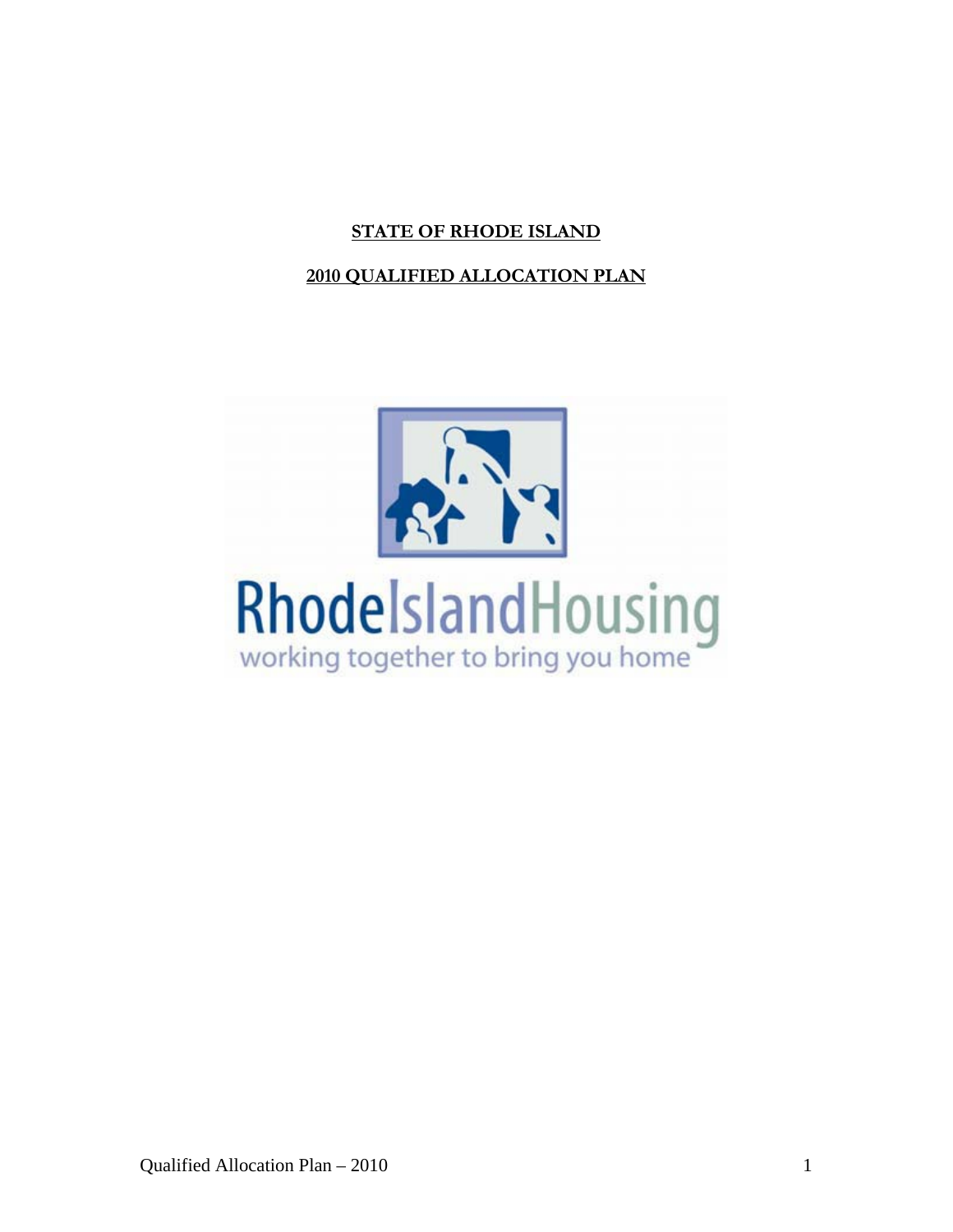### **State of Rhode Island Revised 2010 Qualified Allocation Plan For the Low-Income Housing Tax Credit Program**

# INTRODUCTION

Rhode Island Housing has been designated the responsibility for administering the federal Housing Tax Credit Program for the State of Rhode Island. The Housing Tax Credit Program was created pursuant to the Tax Reform Act of 1986 to encourage private sector participation in the construction and rehabilitation of housing for lowincome individuals and families (the "Tax Credit Program"). The Omnibus Budget Reconciliation Act of 1989 required states to adopt consistent and objective procedures for allocating housing tax credits to qualified developments. Specifically, federal law requires that a Qualified Allocation Plan (the "Allocation Plan") outlining the process for the allocation of tax credits be presented to the public through a hearing for review and comment. Input from the public hearing and comment period as well as all available housing needs data must be considered in the establishment of a final Allocation Plan to be approved and executed by the Governor.

Rhode Island Housing has developed this Allocation Plan to comply with the requirements of Section 42 of the Internal Revenue Code (the "Code") and to ensure that those developments receiving tax credits produce or preserve housing which helps to reduce the most pressing housing needs of the State. This Allocation Plan establishes the priorities that the Tax Credit Program will address from among those needs and incorporates those priorities into the criteria used to evaluate all proposals.

All provisions of this Allocation Plan apply to the total amount of tax credits that the State of Rhode Island is authorized to allocate at any time, including projects applying for the four percent tax credit in conjunction with tax-exempt financing that is subject to the private activity bond cap.

### **I. TAX CREDIT PROGRAM SUMMARY AND REQUIREMENTS**

### **A. Overview**

The Tax Credit Program was established as part of the Tax Reform Act of 1986 to provide an incentive to developers to produce and maintain rental housing units for low-income individuals and families. The Tax Credit Program was originally authorized for calendar years 1987-1989 and has been extended or modified by Congress periodically since then. As part of the Omnibus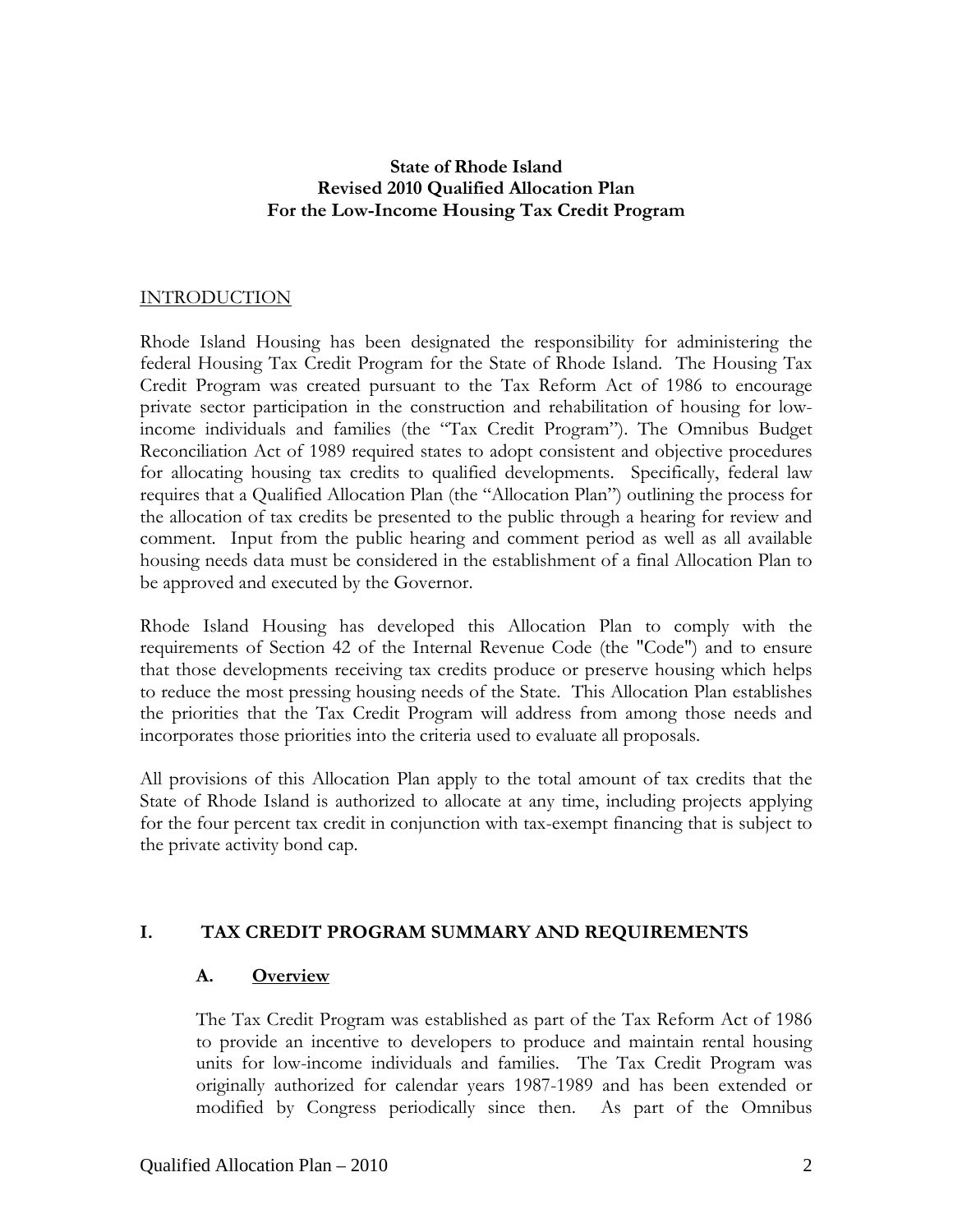Reconciliation Act of 1993, the Tax Credit Program was permanently extended effective July 1, 1992. The Housing and Economic Recovery Act of 2008 and the American Recovery and Reinvestment Act of 2009 provided for the most significant changes to the Tax Credit Program since 1986 and those changes are incorporated into this revised Qualified Allocation Plan where applicable.

There are three types of credits available to Developers of low-income rental housing. The first type of credit is a 9% annual credit for the costs of new construction or substantial rehabilitation of an existing building. The second type of credit is a 4% (approximate) annual credit for the costs of new construction or substantial rehabilitation of an existing building. The third type of credit is a 4% (approximate) annual credit for the cost of acquiring an existing building that involves substantial rehabilitation. A specific project may qualify for one type of credit or for a combination of the 4% and 9% credits.

The rate of the 4% credit fluctuates based on market conditions. The actual tax credit rate ("Applicable Credit Percentage") applicable to any month is based on monthly prevailing interest rates that are calculated and published by the United States Treasury Department. The amount of the annual credit is calculated to yield a present value of 30% of certain eligible costs. As a result of the Housing and Economic Recovery Act of 2008, the 9% Applicable Credit Percentage shall be fixed at 9% for any new building placed in service after July 30, 2008 (Section  $42(b)(2)$ ).

For further information and detailed requirements relating to the different credit types and methods of calculating the credit, refer to Section 42 of the Code.

### **B. Rhode Island Annual Tax Credit Allocation Pool**

Each state is awarded a limited amount of tax credits annually. Rhode Island receives the small state minimum of \$2,665,000 indexed for inflation. The pool of tax credits may be greater in any year if unused credits are carried forward or if previously allocated credits are returned or rescinded.

If Rhode Island allocates all of its annual per capita credits as well as its tax credits from prior years by the end of any calendar year, the State will qualify for credits from the National Pool. The National Pool is composed of all states' unallocated annual tax credit ceiling, returned or carried forward credits.

# **C. Tax Credit Requirements**

The Code requires that Rhode Island Housing establish a plan which sets forth the selection criteria which will be considered in allocating tax credits in Rhode Island. The Allocation Plan must include certain statutorily mandated selection criteria outlined below. The Plan must also outline criteria that are used to meet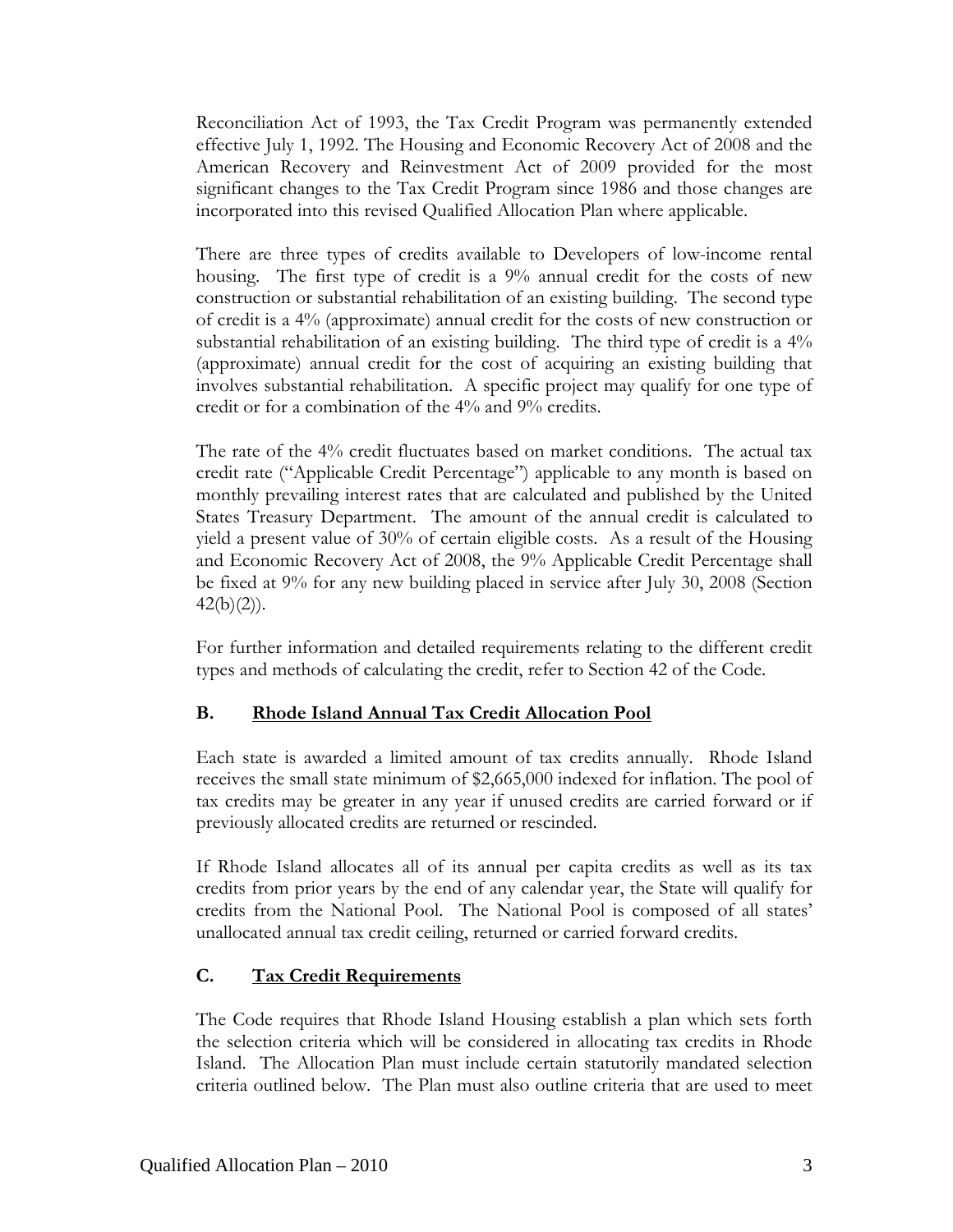State and local housing needs in Rhode Island. That criterion is included within the Threshold Criteria and Comparative Ranking of the Allocation Plan.

#### RHODE ISLAND FUNDING CRITERIA

Rhode Island is experiencing a housing and economic crisis. There are large numbers of foreclosed properties in Rhode Island. Inner city neighborhoods have been particularly hard hit by the foreclosure crisis. In addition many households struggle with subprime loans. These factors combined with a seasonally adjusted state unemployment rate of 10.5% in February 2009 have resulted in the deterioration of neighborhoods throughout Rhode Island. To counter the disinvestment in neighborhoods, Rhode Island Housing's development goals and resources will prioritize strategies to redevelop neighborhoods most heavily affected by the foreclosure crisis. Simultaneously we will endeavor to continue to provide affordable housing opportunities in communities where few opportunities currently exist. The uncertainty surrounding the nation's financial markets and lack of capital will continue to be closely monitored. The criteria and priorities contained in this Allocation Plan may be amended by Program Bulletin in response to future changes resulting from current uncertainty.

### **1. Federal Criteria**

The Code requires that preference for an allocation of credits must be given to developments serving the lowest income tenants, developments which commit to the longest period of affordability, and developments located in a qualified census tract ("QCT") which will contribute to a concerted community revitalization plan in qualified census tracts.

### **2. State Criteria**

The Rhode Island Five Year Strategic Housing Plan: 2006 – 2010 is the result of a concerted effort by the state's key housing agencies to develop a consensus-based vision for meeting the needs of Rhode Island's citizens (the "Five Year Plan"). Please refer to the Rhode Island Five Year Strategic Housing Plan available at [www.rhodeislandhousing.org](http://www.rhodeislandhousing.org/) under the link Newsroom/Data, Research and Reports for a full copy including all exhibits. The Five Year Plan includes an analysis of housing needs in Rhode Island, projected affordable housing production and preservation goals through 2010, a detailed set of strategies for addressing the identified housing needs, and an Action Plan that sets forth specific actions, tasks, responsible lead parties and timeframes for implementation.

Statewide Planning has developed the Rhode Island Land Use 2025 Plan which encourages the development of designated growth centers. These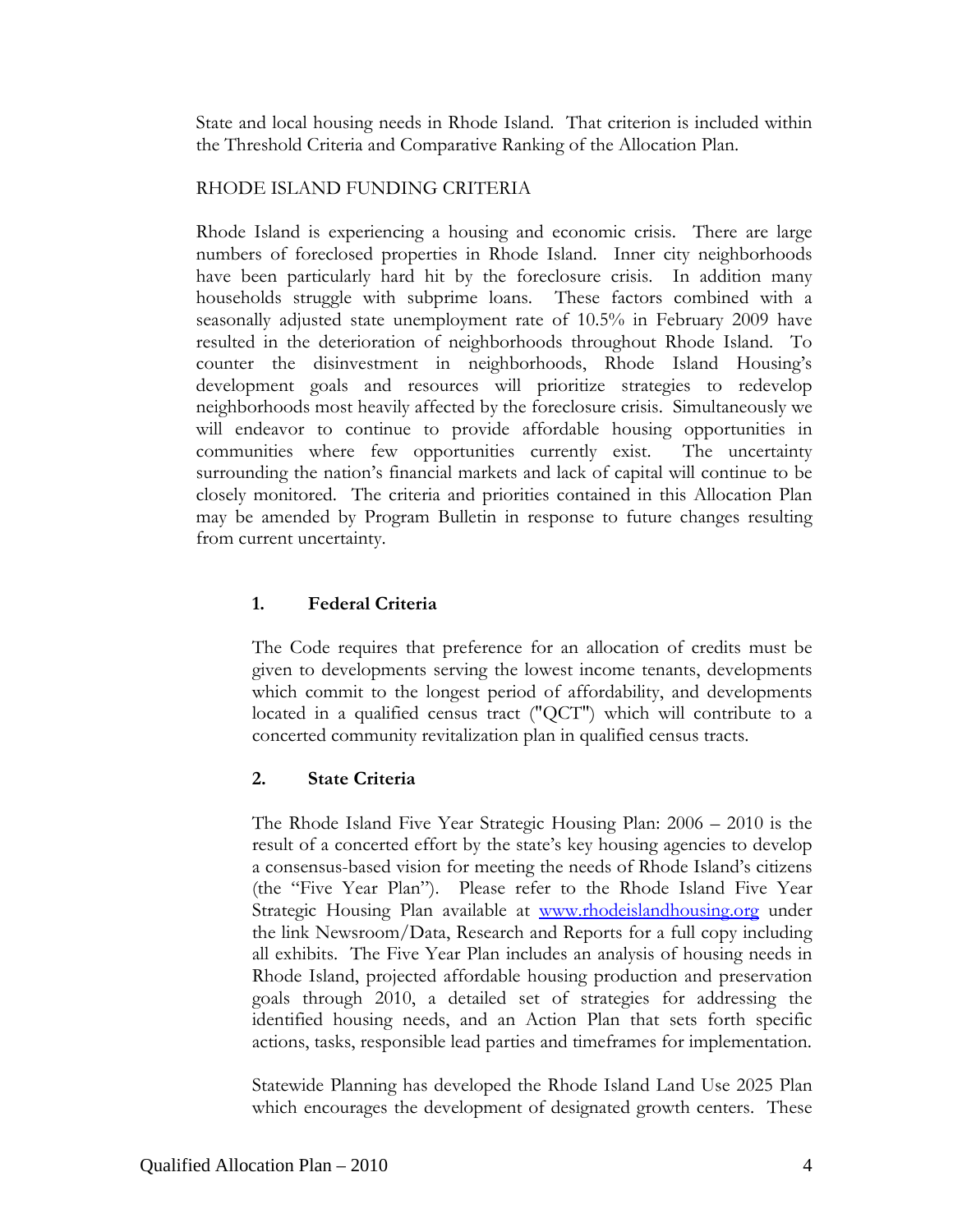growth centers and development areas envision a mix of commercial and residential uses with access to services, transportation and adequate water and wastewater infrastructure. In addition, all municipalities in Rhode Island have developed affordable housing plans which identify development opportunities within these communities.

# **3. Housing Needs**

The State faces an overall shortage of decent, safe and sanitary rental units. Fifty percent (50%) of the State's population is rent burdened. Twenty-five percent (25%) of renters are severely rent burdened and pay more than 50% of their income towards rent. Rhode Island was ranked 13th nationally for renters paying more than 30% of their income towards housing and 5th for homeowners that were cost burdened above the 30% mark. The growth in the number of affordable units has lagged considerably behind household growth, and much of the State suffers from a continually aging housing stock, a significant portion of which is characterized by severe or moderate physical problems such as lead-based paint hazards.

The redevelopment of properties that are in foreclosure and those that are abandoned and vacant are a priority for Rhode Island Housing financing. Vacant and abandoned property erodes overall property values and causes deterioration in entire communities where prior investment has occurred Rhode Island Housing is committed to using resources where they will most efficiently be used to stabilize neighborhoods.

By concentrating state, federal and private resources to combine affordable housing with community development neighborhoods can be revitalized. This approach encourages investment in Rhode Island's urban areas and new or existing growth or town centers and surrounding neighborhoods. This comprehensive approach to development results in well planned developments that are sustainable and efficient.

To meet the state's goal of at least 10 percent (10%) affordable housing in each community, the state must substantially increase its production of affordable units. A conservative estimate of needs assumes that there is a current deficit of 13,249 affordable units needed in the State. An additional 412 new units are needed to provide permanent housing for homeless families and persons with disabilities. In total, the State's Five-Year Strategic Housing Plan indicated 5,000 new affordable housing units need to be produced in the next five years in Rhode Island.

The above criteria and housing needs provides the basis for the Threshold Criteria and Comparative Ranking set forth within the State's Allocation Plan.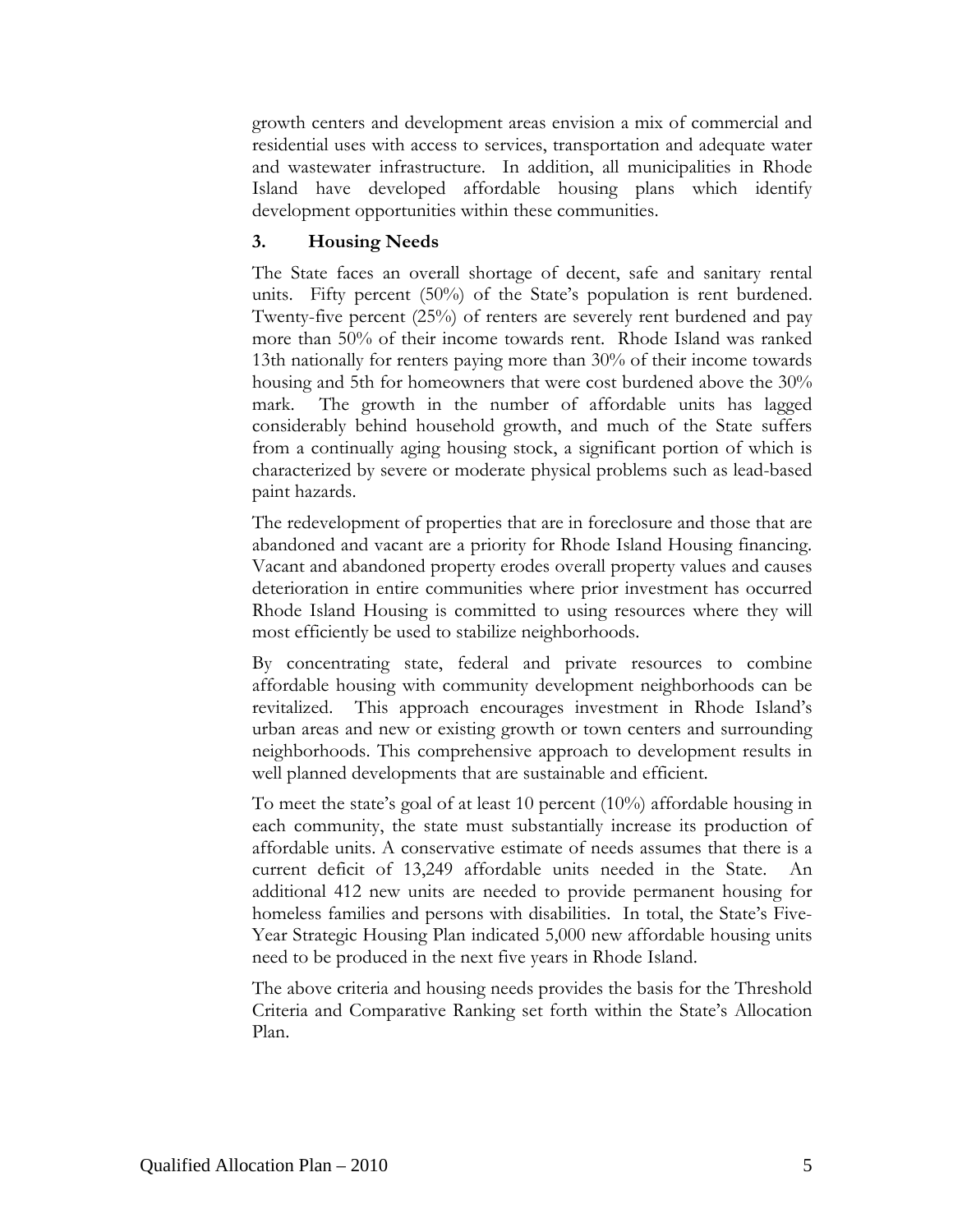### **D. Lock-In of Applicable Credit Percentages**

1) For developments subject to the state's per capita credit allocation: Each project's Applicable Credit Percentage will be 9% for buildings placed in service between July 30, 2008 and December 31, 2013. For buildings placed in service on or after January 1, 2014, the Applicable Credit Percentage will be established based on published rates in effect in one of the following: (i) the month the project is placed-in-service; (ii) the month in which a binding and irrevocable election to lock-in the Applicable Credit Percentage is made between the Owner and Rhode Island Housing or; (iii) at the time of issuance by Rhode Island Housing of a Carryover Allocation Agreement.

This binding and irrevocable election will be made subsequent to a reservation of tax credits and generally before the Carryover Allocation Agreement is signed. The Applicable Credit Percentage election will be made as part of a written binding agreement such as the tax credit reservation letter or the carryover allocation agreement. A selection of a monthly credit percentage will only be valid if the binding agreement is executed by the end of that specific month.

2) For developments utilizing tax exempt bond financing with 4% credit:

The Applicable Credit Percentage can only be locked-in on two occasions—in the month in which the tax-exempt bonds were issued or at the placed-in-service date. Due to the length of time between these two opportunity dates, Developers should seek professional advice to mitigate some of the financial and market risk associated with this election.

3) Under Section 42(h)(7)(D) in allocating a housing credit dollar amount, Rhode Island Housing must specify the applicable percentage and the maximum qualified basis of the building. The applicable percentage may be less, but not greater than, the appropriate percentage for the month the building is placed in service, or the month elected by the taxpayer under Section  $42(b)(2)(A)(ii)(I)$ . Whether the appropriate percentage is the percentage for the 70-percent present value credit or the 30 percent present value credit is determined under Section 42(I )(2) when the building is placed in service.

For further information and detailed requirements relating to binding credit percentages, refer to Section 42 of the Code.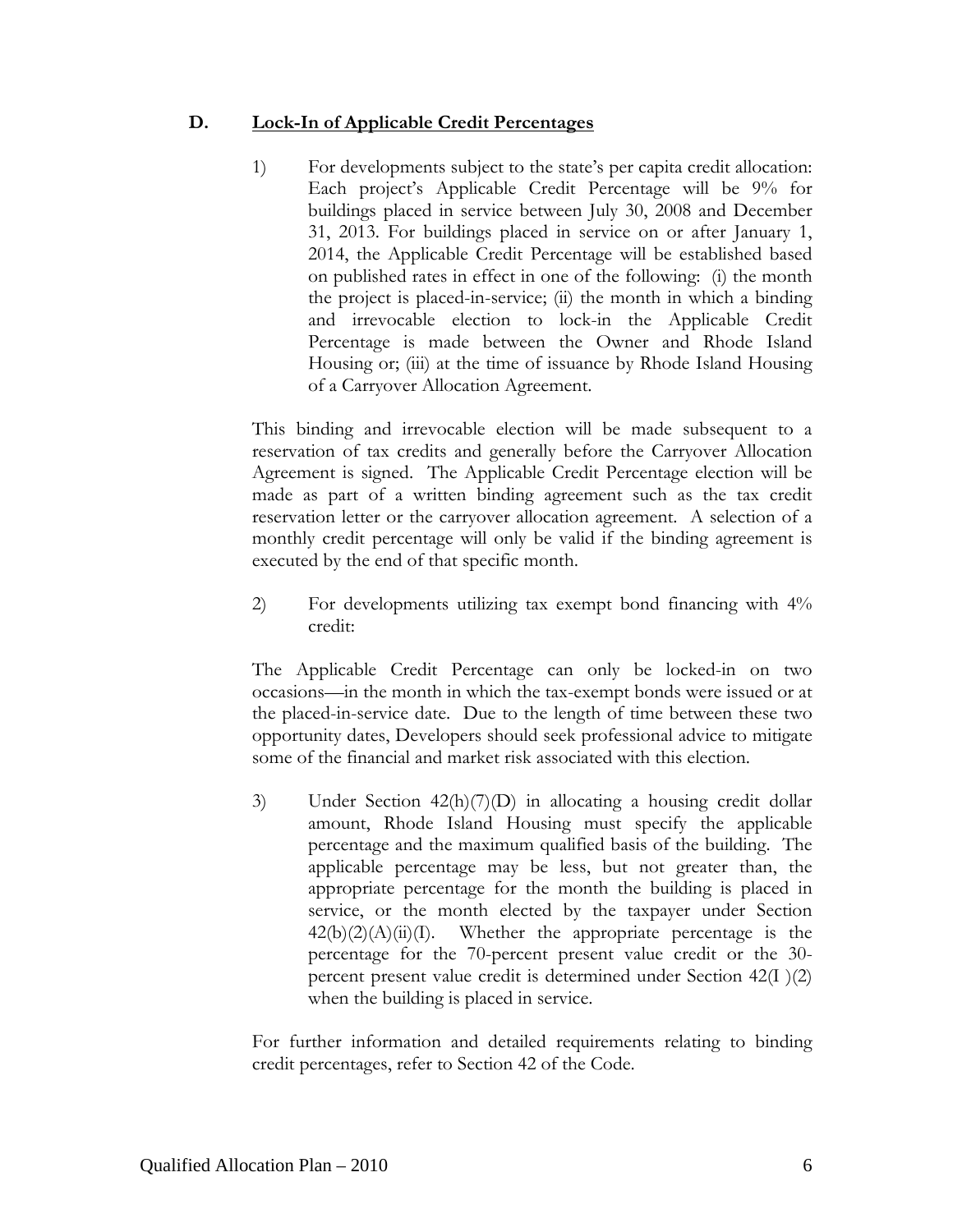### **E. Eligibility Requirements**

To receive an allocation of tax credits, whether from the State's allocated pool (9% credits) or through the use of tax-exempt bond financing (4% credits), a project must meet eligibility requirements under both the Allocation Plan and the Code. While many of these requirements are briefly summarized below, applicants should note that the federal rules governing low-income housing tax credits are complex. All Developers are advised to consult a qualified tax attorney and/or accountant to determine eligibility for the credit. In making this determination, qualified professionals are expected to be current and knowledgeable with all private letter rulings (PLRs) and technical assistance memoranda (TAMs) issued by the Internal Revenue Service ("IRS") which may provide insight to the Service's view regarding eligible basis determinations.

In allocating tax credits, Rhode Island Housing makes no representations to Owners or other parties regarding compliance with the Code, Treasury Regulations or other laws or regulations governing low-income housing tax credits. Neither Rhode Island Housing nor its employees, agents, representatives, Board Members, or employees shall be liable for any matters arising out of, or in relation to, the allocation of low-income housing tax credits.

# **1) Residential Rental Property**

In order for a project to qualify as a low-income housing project, it must be residential property. In general, the project must be: used other than on a transient basis; rented or available for rent on a continuous basis; available to members of the general public; and suitable for occupancy. Facilities providing continuous nursing, medical, or psychiatric care are not considered residential rental units for tax credit purposes. Continual care, however, should not be confused with certain supportive services which can be provided, such as assuring that tenants obtain incidental care, as needed, by facilitating the making of medical appointments and by providing transportation to medical facilities, and by the provision of basic first-aid skills in case of emergencies.

# **2) Extended Use Period**

The Code requires that the low-income occupancy and rent restrictions be maintained during the initial compliance period of 15 years (Section 42(I)(1). In addition, the occupancy restrictions must be maintained for an extended use period of an additional 15 years (Section 42(h)(6)(D). Rhode Island Housing requires the following:

> a. A Declaration of Land Use Restrictive Covenants ("Declaration") committing to an extended use period of affordability for the qualifying units of at least thirty years and a prohibition during the entire extended use period –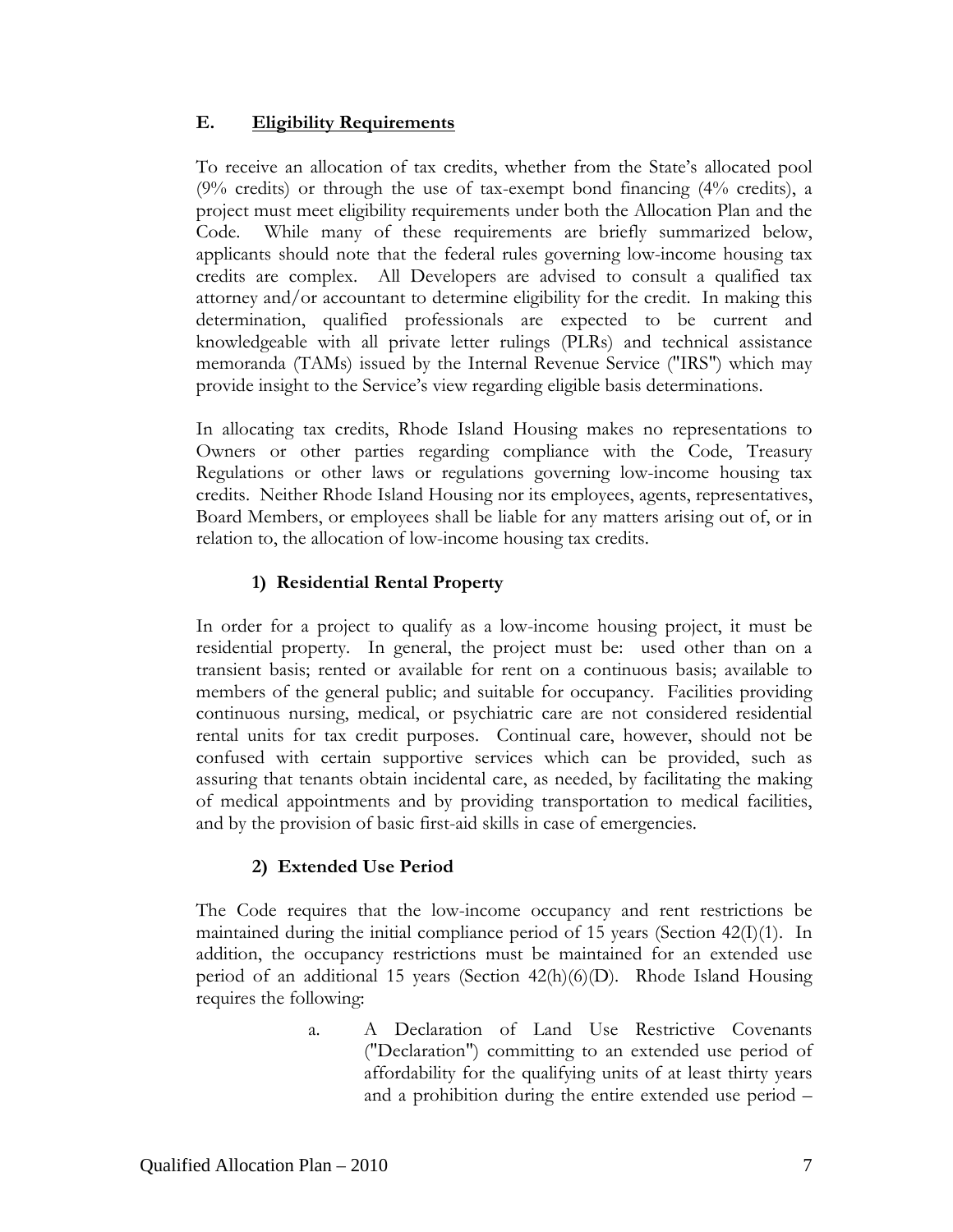not just the three year vacancy decontrol period – against evicting or terminating of tenancy of existing tenants in low-income units other than for good cause, must be executed by the project owner.

- b. If a development is allocated Credit under the nonprofit set-aside, the current owner (and any new owner) during the compliance period must continue to qualify under that set-aside. The Owner will indicate in the Declaration that they are electing to qualify under the nonprofit set-aside.
- c. For projects financed with tax-exempt bond proceeds, the required extended use period of affordability will be the greater of (i) the period that the tax-exempt bonds remain outstanding or (ii) forty years.
- d. The owner must waive the right to seek termination of the Declaration by petitioning Rhode Island Housing to find a buyer of the development as provided in Section  $42(h)(6)(E)(I)(II).$
- e. Regulatory Agreement. In addition to the Declaration, Rhode Island Housing requires that a Regulatory Agreement be recorded prior to any lien documents and not subject to termination in the event of foreclosure. The development owner may be required to have all lien holders of a Development complete and sign a subordination to the Regulatory Agreement that will subordinate their liens to the provisions of the Regulatory Agreement.

# **3) Rent and Tenant Income Restriction**

The project must meet certain tenant income and rent restrictions:

a. Income Restrictions:

The Project must elect one of the following Minimum Set-Asides:

at least 20 percent of the rental units in the project must be rent restricted for and occupied by households with incomes no higher than 50 percent of the Area Median Gross Income ("AMGI"), adjusted for family size;

**OR**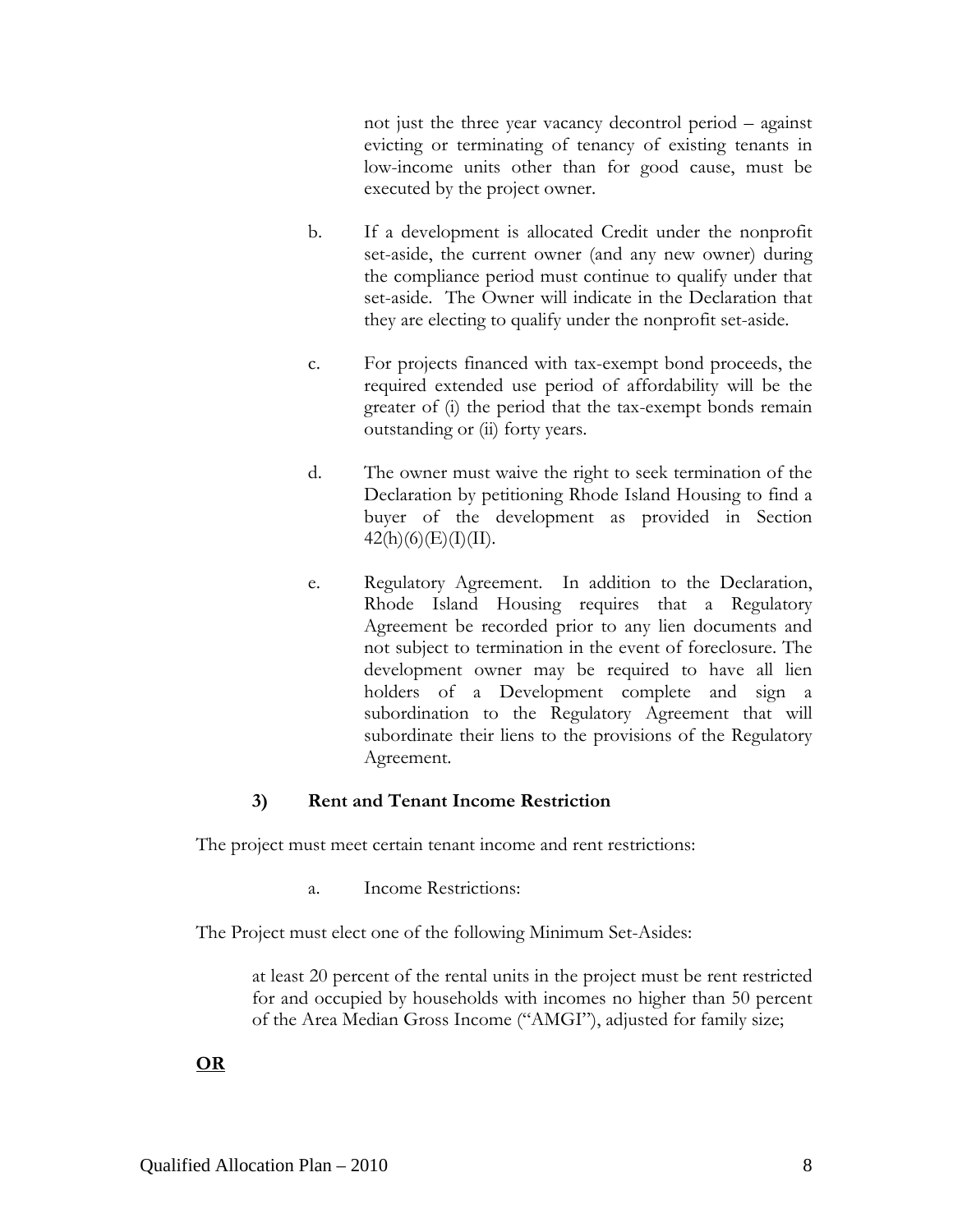at least 40 percent of the rental units must be rent restricted and occupied by households with incomes no higher than 60 percent of the AMGI, adjusted for family size.

b. Rent Restrictions:

The gross rent charged to a tenant (including utilities) cannot exceed 30% of the income limit for a qualified low-income household at 50% or 60% of AMGI adjusted for family size, assuming 1.5 persons per bedroom. A table of qualified rents is located in the Developers Handbook.

For more information on tenant income and rent restrictions, including rules for calculating rents, see Section 42 of the Code.

# **4) Least Amount of Tax Credit Necessary for Project Feasibility**

 The Code requires that Rhode Island Housing allocate credits in the minimum amount necessary for the financial feasibility of the project and its continued viability as a qualified low-income housing project throughout the credit period.

 Rhode Island Housing must evaluate the amount of the credit at three specific times: (1) at the time of application, (2) at the time of reservation, and (3) at the time the building is placed-in-service and an IRS Form 8609 is issued. Rhode Island Housing will consider the proposal's distribution of the tax benefits between direct development costs, soft costs, fees, operating reserves and other costs and evaluate the need for tax credits to fill the gap after other financing sources and subsidies have been taken into account. Sponsors will be required to certify the source and value of other subsidies and funding for the proposal.

### **5) Minimum Property Standards**

Projects must meet state or local health or building codes or regulations. Corrections necessary to repair code violations must be specified in a rehabilitation work plan. The Developer will be required to provide certification or to demonstrate to Rhode Island Housing that any code violations have been corrected upon construction completion. Compliance with health, safety and building codes is an ongoing obligation; non-compliance may result in penalties and/or recapture of credit.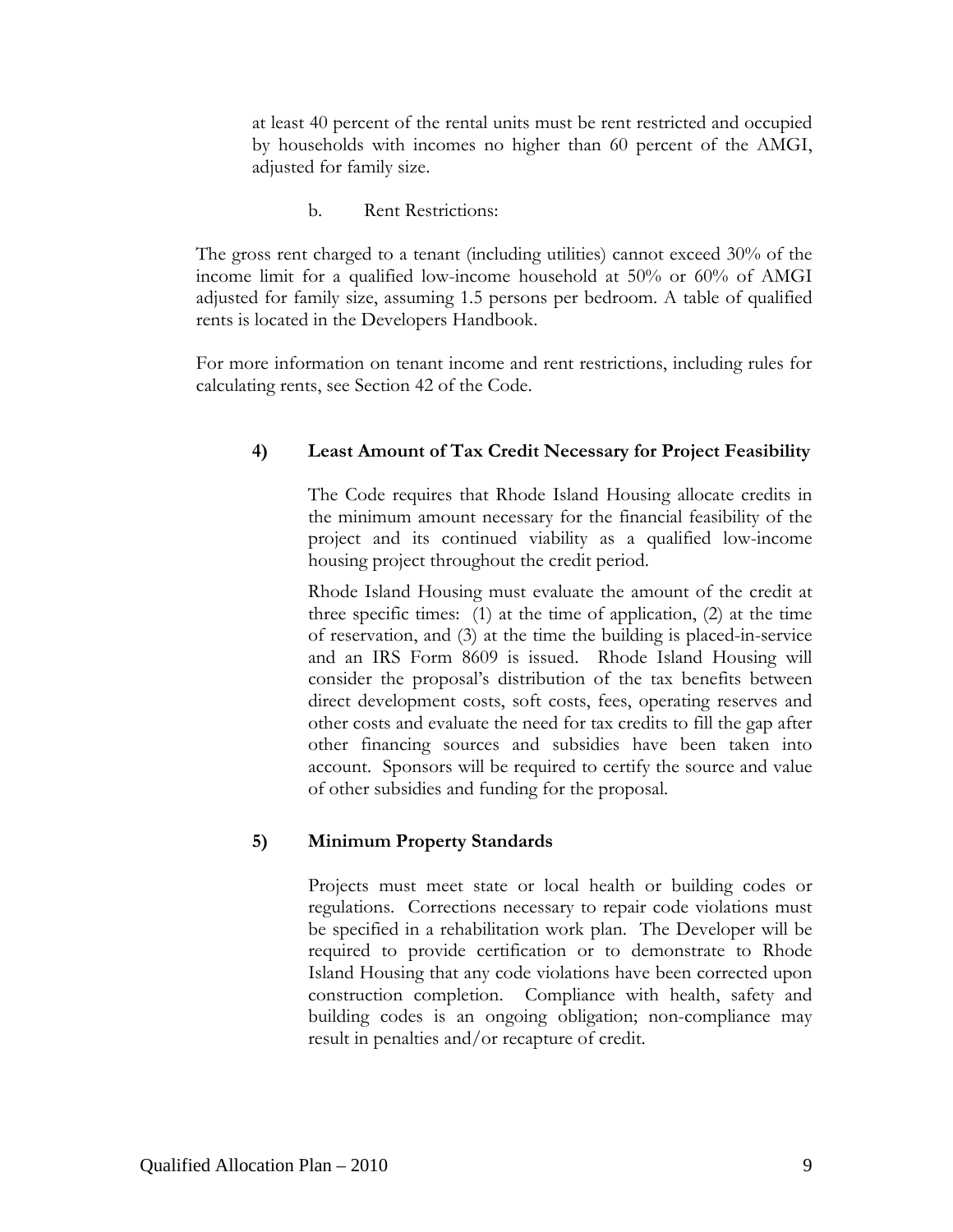#### **6) Placed-In-Service Requirements**

Rhode Island Housing will allocate credits only to projects which can be reasonably expected to become eligible for the credits in the year in which the Developer is to be awarded tax credits. This means that projects must either be able to be placed-inservice in that year or have incurred more than ten percent (10%) of their reasonably anticipated project basis within twelve months of the reservation of tax credits. Placed-in-service generally refers to the issuance of the first Certificate of Occupancy for each building in the project.

### **7) Minimum Rehabilitation Requirements**

The Code requires that tax credit projects involve minimum rehabilitation expenditures. For a building to be substantially rehabilitated, the expenditures during any 24-month period must be at least the greater of: (a) twenty percent (20%) of the depreciable basis of the building determined as of the first day of the 24-month period; or, (b) an average of \$6,000 per low income unit. This provision is effective (i) for projects which receive a credit allocation after July 30, 2008 and (ii) in the case of bond financed projects for projects which receive a bond allocation after July 30, 2008. Exceptions may apply for properties acquired from government entities and "expiring use" properties. For buildings placed in service after 2010 the minimum rehabilitation dollar amount will be adjusted annually for inflation.

### **8) Ten Year Placed In Service Restriction**

To be eligible for the acquisition credit, buildings may not have been placed in service within the last ten years. Generally, a transfer of the building results in a new placed-in-service date if, on the date of the transfer, the building is occupied or ready for occupancy. Exceptions may apply to certain property transfers and expiring use properties. In cases involving the purchase of a development that previously utilized low-income housing tax credits for acquisition, the property may not be eligible for acquisition credit from the second purchase until the completion of the initial 15-year compliance period. According to a recent private letter ruling released by the Internal Revenue Service (Private Letter Ruling 200502019), transfers of 99 percent partnership interest do not result in a new "placed in service" date. However, always consult with a tax specialist for questions of specific project eligibility.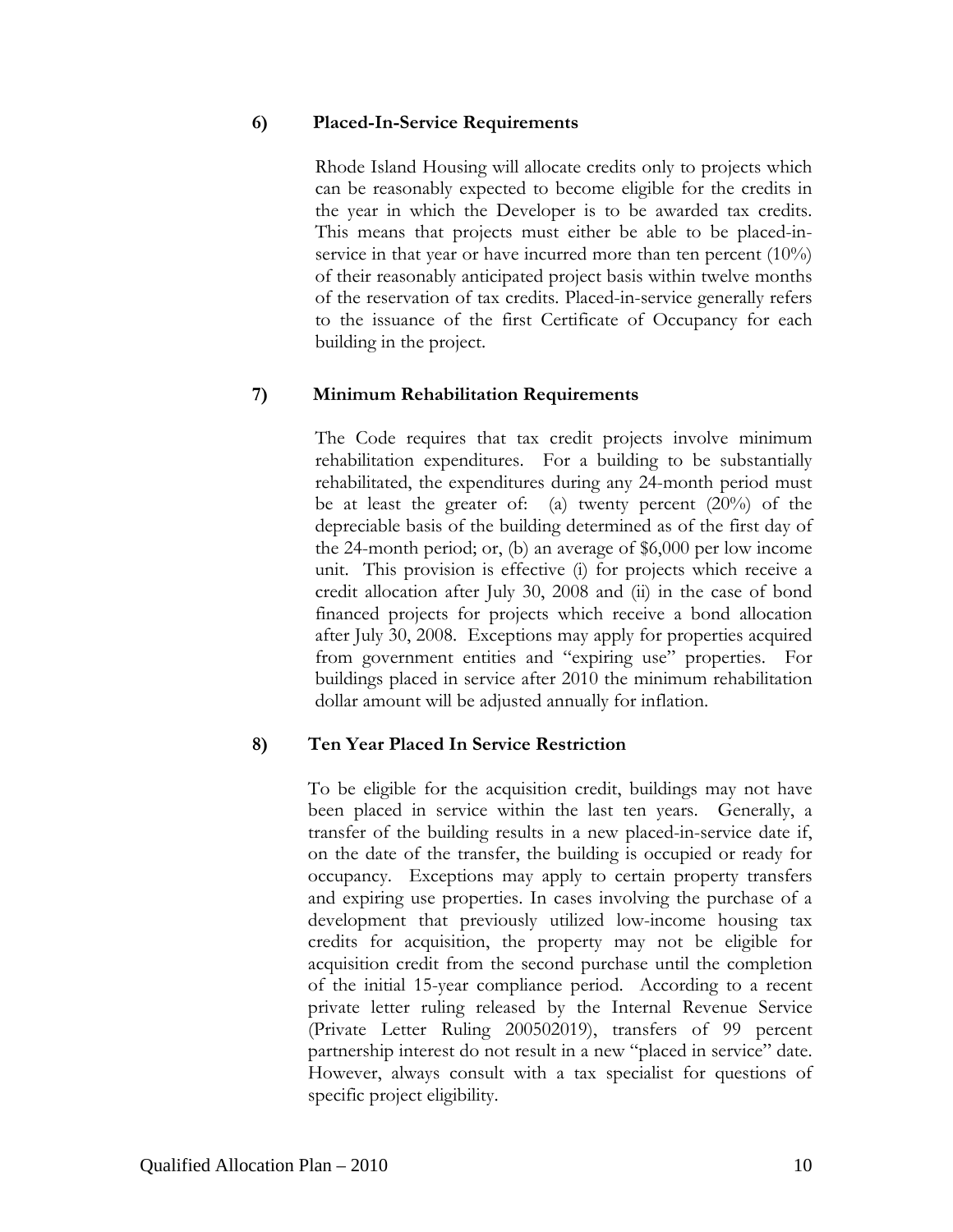Pursuant to the Housing and Economic Recovery Act of 2008, federally-assisted buildings as well as buildings assisted under similar State programs are eligible for acquisition credits. In addition properties acquired from defaulted banks (as defined under the Federal Deposit Insurance Act) may also be eligible to qualify for acquisition credits within the 10-year period effective for buildings placed in service after July 30, 2008.

#### **9) Community Service Facilities**

The portion of a residential building used as a community service facility may be eligible for the Tax Credit Program. A community service facility is a facility designed to primarily serve individuals whose income is 60 percent or less of area median income. No more than 25% of the total basis of the building may come from the community service facility portion of the building.

#### **10) Market Study**

Prior to closing, Rhode Island Housing requires that a comprehensive market study conforming to the National Council of Affordable Housing Market Analysts (NCAHMA) standards be conducted as a condition of credit allocation analyzing the market area, including the depth and breadth of demand, comparable properties and rates, comparable operating expenses, market absorption rates as well as a study of the needs of the prospective population. For projects involving rehabilitation of existing and occupied properties with project-based rental assistance contracts, Rhode Island Housing, in its sole discretion, may modify the NCAHMA market study standards to reflect actual data available to Rhode Island Housing about the operation of the project and its market area. The market study will be completed by a disinterested party commissioned by Rhode Island Housing and at the Developer's expense.

#### **11) Native American Housing Assistance**

Assistance provided under the Native American Housing Assistance and Self-Determination Act of 1996 (NAHASDA) will not be taken into account in determining whether a building is federally subsidized for purposes of the Tax Credit Program. Therefore, such buildings will qualify for 9% credit as deeper targeting consistent with the rules for HOME-financed projects (i.e. 40 percent of the units at 50 percent of area median income).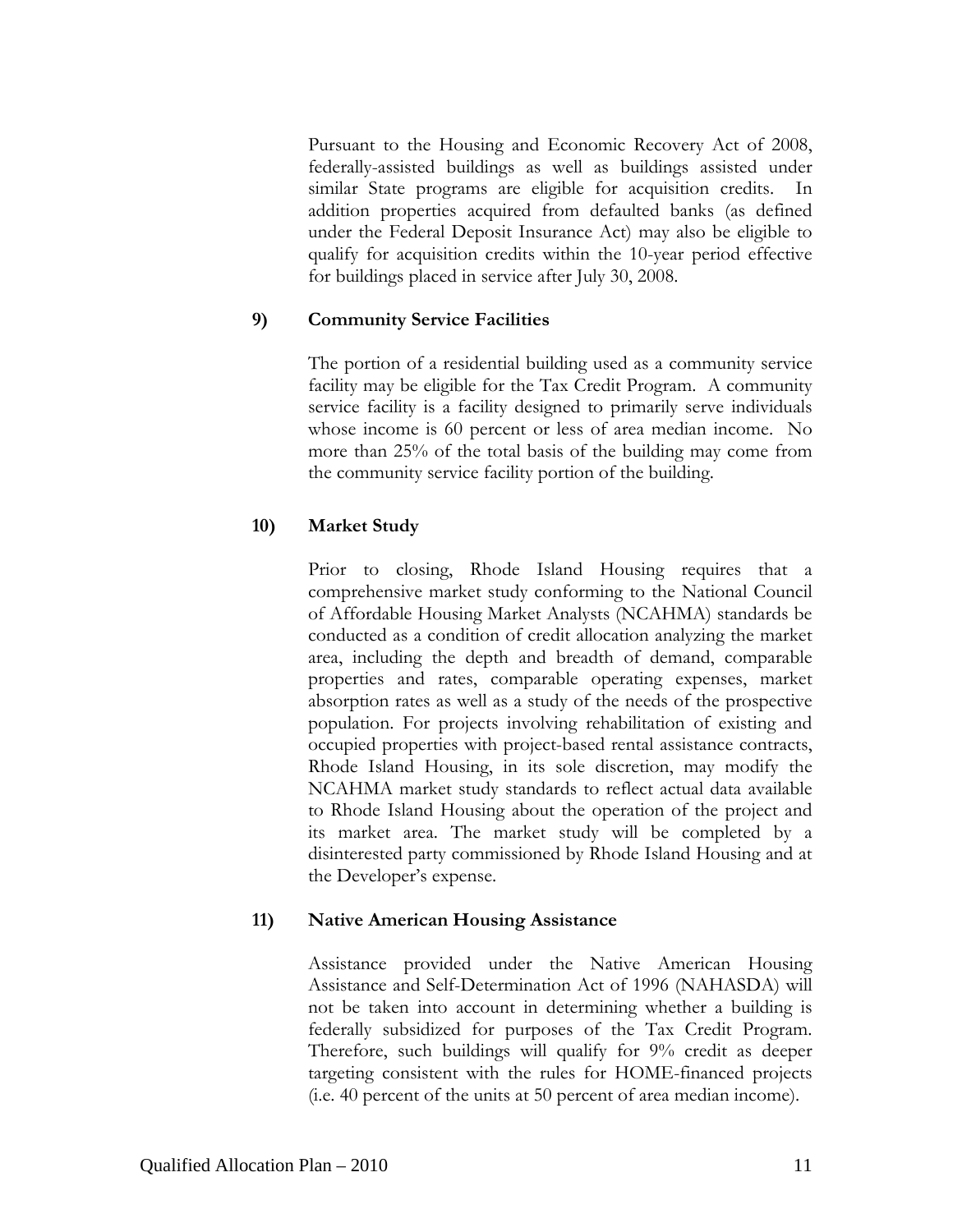# **12) Homeownership Option**

Developers electing to convert to homeownership at the end of the 15-year compliance period may do so under the Code. Rhode Island Housing will approve no more than one (1) conversion application per calendar year. As these developments will be rental housing for a minimum of fifteen years, they will be underwritten as a rental development and are subject to the same underwriting criteria set forth in the Developers' Handbook.

### **F. HUD Qualified Census Tracts/Difficult-To-Develop Areas**

Projects located in the United States Department of Housing and Urban Development's ("HUD") designated qualified census tracts ("QCTs") or difficult-to-develop areas ("DDAs") may be eligible for additional tax credits. DDAs are designated annually by HUD as updated income and Fair Market Rent ("FMR") data become available.

QCTs are defined as any census tract (or equivalent geographic area) in which at least 50% of the households have incomes of less than 60% of the AMGI **or** census tracts which have a poverty rate at or above 25 percent. HUD periodically publishes the list of new QCTs in Rhode Island.

A DDA is defined as any area that has high construction, land, and utility costs relative to the Area Median Gross Income ("AMGI"). For further information on limitations on these designations, refer to Federal Register Volume 69, No. 229/ Tuesday, November 30, 2004. The designations of QCTs under section 42 of the Code published December 12, 2002, as supplemented on December 19, 2003, remain in effect.

HUD Notice of September 18, 2007 set forth in the Federal Register / Vol. 72, No. 180. revises the definition of the Effective Date for DDAs and the application of DDAs to tax credit developments in a notice published in the Federal Register on September 28, 2006 (71 FR 57234). The 2008 lists of Qualified Census Tracts and the 2008 lists of DDAs that are not part of the GO Zone Designation are effective: (1) for allocations of credit after December 31, 2007; or (2) for purposes of Section 42(h)(4) of the Code, if the bonds are issued and the building is placed in service after December 31, 2007. If an area is not on a subsequent list of DDAs, the 2008 lists are effective for the area if (1) the allocation of credit to an applicant is made no later than the end of the 365-day period after the submission to the credit-allocating agency of a complete application by the applicant, and the submission is made before the effective date of the subsequent lists; or (2) for purposes of Section 42(h)(4) of the Code, the bonds are issued or the building is placed in service no later than the end of the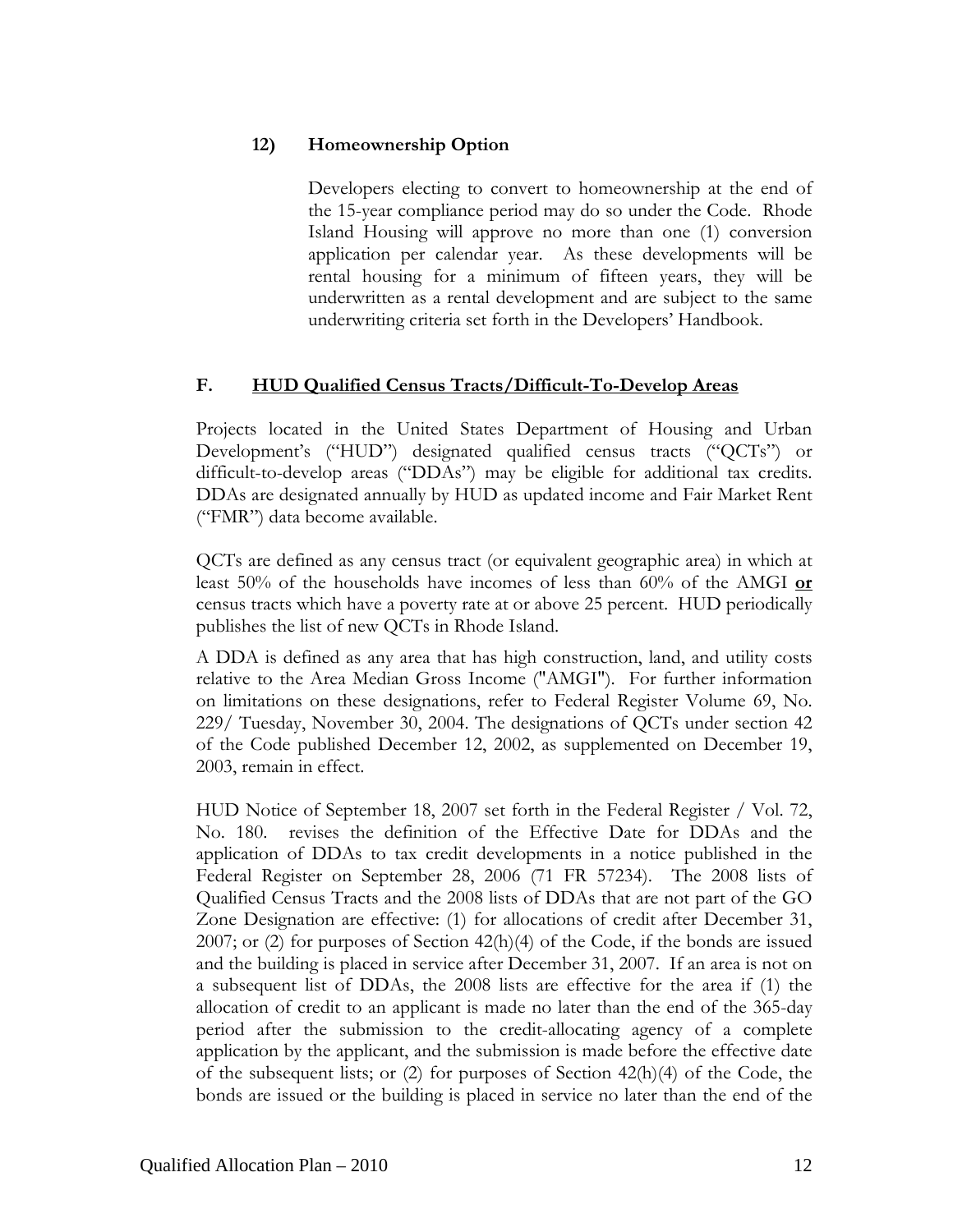365-day period after the applicant submits a complete application to the bondissuing agency, and the submission is made before the effective date of the subsequent lists, provided that both the issuance of the bonds and the placement in service of the building occur after the application is submitted.

The additional credits available to projects falling within the definitions of either or both of these categories are derived by increasing the project's eligible basis for the new construction or substantial rehabilitation portion of the project by up to 30%. The actual increase in basis is determined at the discretion of the allocating agency pursuant to its analysis of the maximum amount of subsidy necessary to complete the project. The 30% increase is not available for the costs associated with the acquisition portion of any project.

Pursuant to H.R. 3221 Title I – Housing Tax Incentives, Rhode Island will prioritize projects that provide housing for special needs populations, for very low income persons and families, and for those projects which are consistent with the Rhode Island Housing Keepspace Communities principles for eligibility under the basis boost which is applicable to DDAs.

# **G. HUD Subsidy Layering Guidelines**

All projects submitted to Rhode Island Housing that may receive housing tax credits in combination with any form of HUD housing assistance will be subject to the subsidy layering review guidelines of Section 911 of the Housing and Community Development Act of 1992. These requirements are designed to ensure that participants in affordable multi-family housing developments do not receive excessive compensation by combining various HUD housing assistance with assistance from other federal, state, or local agencies. The guideline standards are divided into three categories: Builder's Profit, Developer's Fee, and Syndication Expenses. HUD has established safe harbor and ceiling standards for each of these categories. Housing credit agencies may perform the subsidy layering review function provided the agency certifies to HUD that it will properly apply the guidelines. Rhode Island Housing has assumed these responsibilities.

In accordance with Section 911 of the Housing and Community Development Act of 1992 and the Published Guidelines for Subsidy Layering, the following standards will be applied to all developments subject to subsidy layering:

1) Builder's Profit - for developments subject to subsidy layering, up to 6 percent of construction costs will be allowed for builder's profit, 2 percent of construction costs for builder's overhead, and 6 percent of construction costs for general requirements. For those developers where there is an identity of interest between the owner and the general contractor, the maximum amount of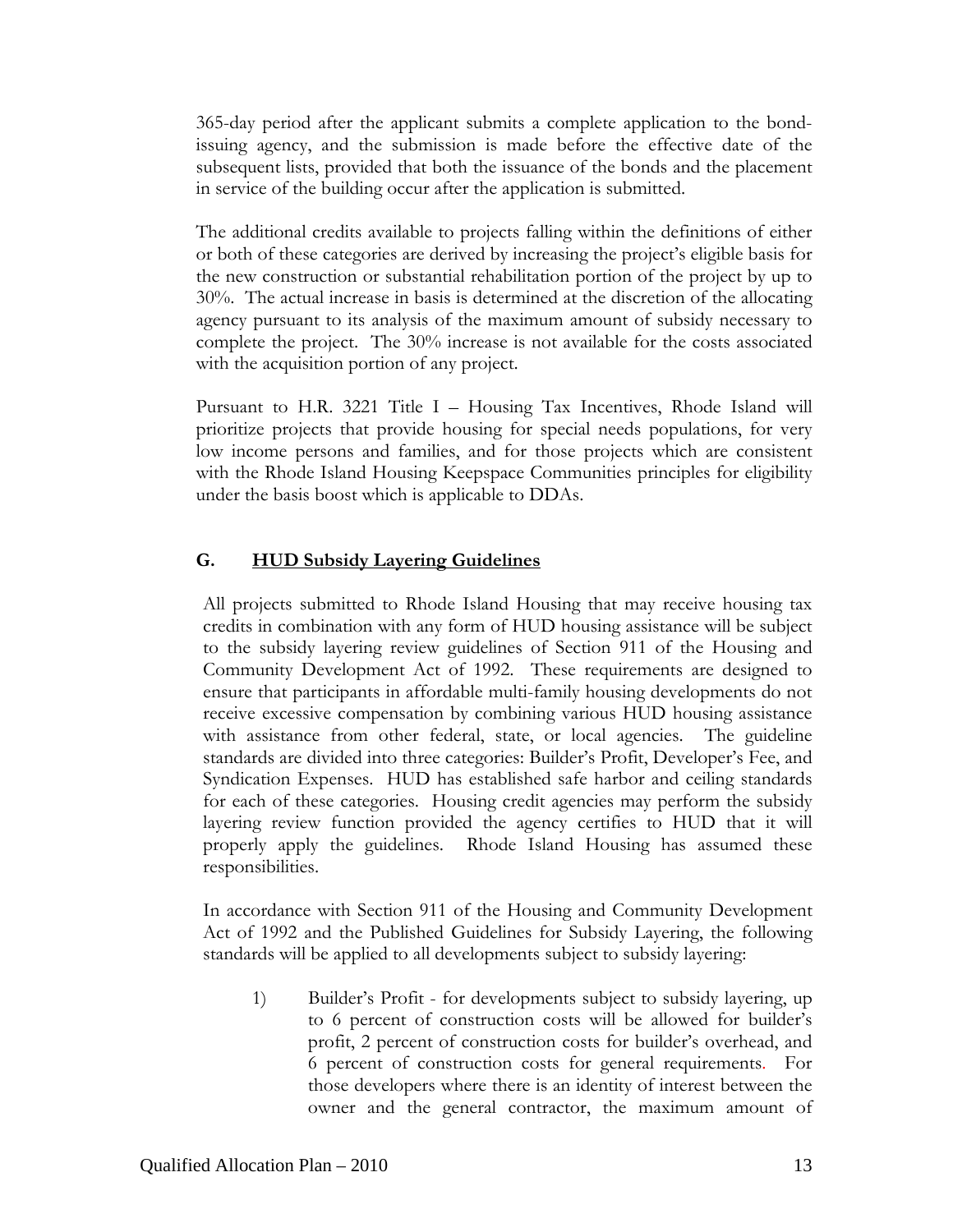builder's profit allowed is 50% of the amounts referenced in the current Program Bulletin. Note also that for projects subject to section 911 Subsidy Layering reviews, alternative general contractor fee limits may apply. Any changes specific to Rhode Island Housing's fee limits will be outlined in the current Program Bulletin.

- 2) Developer Fees The safe harbor for Developer's fees is 10 percent, including developer overhead, of the total development cost of the project not including developer fee and operating reserve. Rhode Island Housing may approve exceptions to the safe harbor standard and allow developer's fees of up to 15 percent of the total development cost of a project. Incentive Developer Fees may be provided in some instances as outlined in the current Program Bulletin.
- 3) Syndication Expenses The safe harbor limits for syndication expenses, excluding bridge loan costs, are (a) 10 percent of gross syndication proceeds for private offerings and (b) 15 percent of gross syndication proceeds for public offerings. Rhode Island Housing may approve exceptions to these percentages allowing up to 15 percent of gross syndication proceeds for private offerings and up to 24 percent of gross syndication proceeds for public offerings.

 In addition, for each development, Rhode Island Housing will establish an applicable market rate for equity. This market rate will be used to determine the net syndication proceeds at the project's placed-in-service date. The rate will be based upon the development's market value, comparable syndications, and/or Rhode Island Housing's estimation of market trends.

### **H. Single Room Occupancy Units**

Federal law requires that a low-income unit may not be used on a transient basis. In general, tax regulations require a minimum of a six month lease. However, an exception may apply for single room occupancy units that are rented on a month-to-month basis or for longer periods.

# **I. Housing for the Homeless**

The tax credit has become a substantial resource for permanent supportive housing for the homeless. The portion of a building used to provide supportive services may be included in the qualified basis. Permanent supportive housing for the homeless must contain sleeping accommodations and kitchen and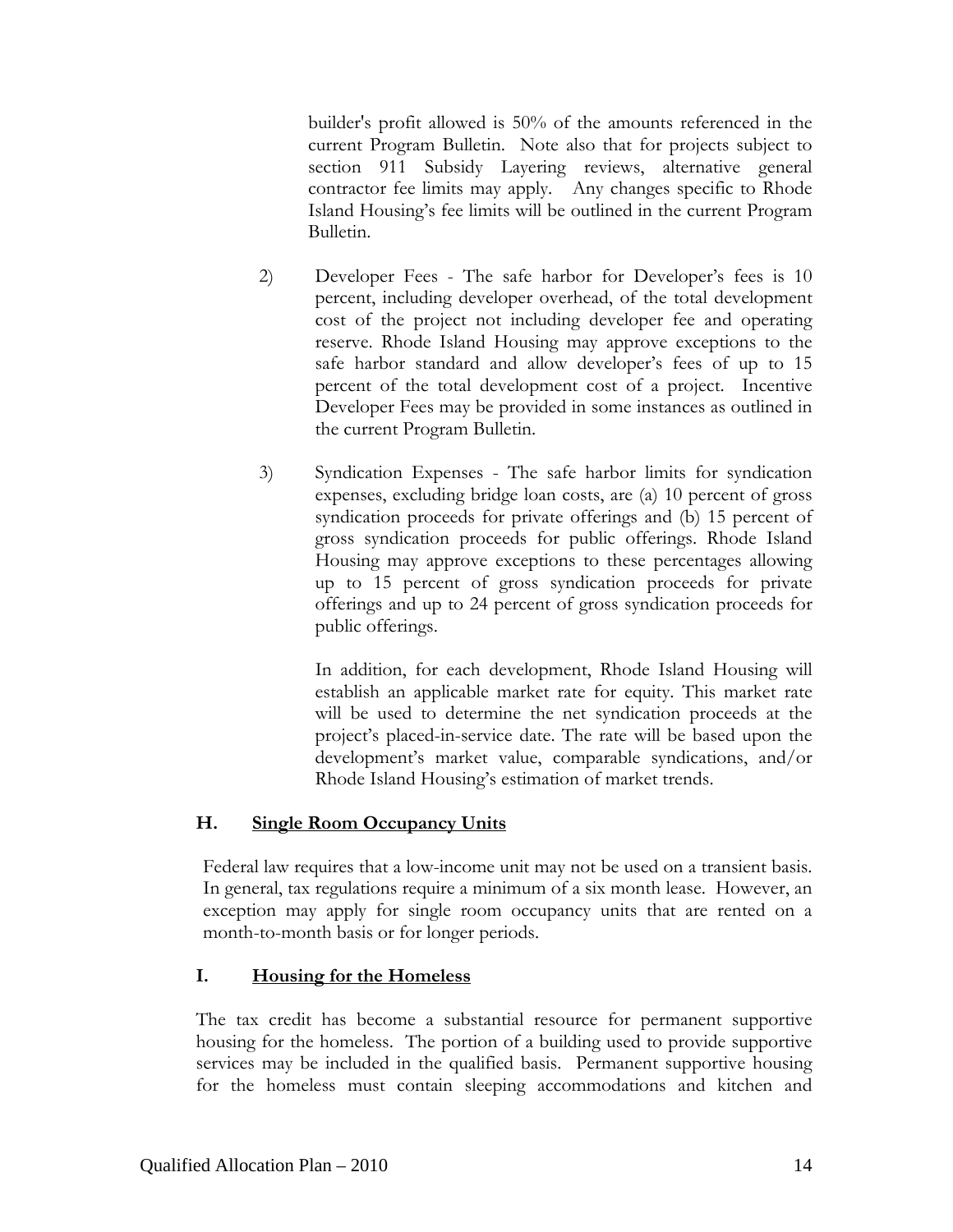bathroom facilities and be located in a building providing services to the homeless.

# **J. Handicapped Accessibility**

Tax credit projects must comply with all applicable federal and state statutes and regulations regarding the operation of adaptable and accessible housing for the handicapped.

# **K. Affirmative Action/Equal Employment Opportunity ("EEO")**

Rhode Island Housing is committed to affirmative action and EEO. We have established minimum workforce utilization goals for Minority Business Enterprises and/or Women Business Enterprises ("MBE/WBE"), and monitor construction projects for compliance with these goals. All developments receiving funding under the Rental Production Program must use best efforts to (a) award at least 10% of the total construction contract dollar amount to minority and female owned businesses, and (b) ensure that at least 10% of labor hours for all trades are performed by minorities and/or women. Developers are encouraged to exceed the minimum goals set by Rhode Island Housing. Note that only those businesses included in the Rhode Island Department of Administration's Directory of Certified Minority and Women Business Enterprises will be recognized in measuring the minority and women business and workforce utilization goals. Further note that for purposes of measuring these goals, Rhode Island Housing does not include persons of Portuguese descent as a recognized minority.

All sponsors receiving an allocation of credits from Rhode Island Housing must enter into an Affirmative Action Agreement detailing specific affirmative action goals and definitive, aggressive strategies and action steps to ensure that such goals are achieved.

# **L. Industry Recommended Standards**

In evaluating and underwriting housing development proposals, Rhode Island Housing is guided by or generally follows industry recommended standards developed by the National Council of State Housing Agencies (NCSHA). These NCSHA recommended standards are set forth in the Rhode Island Housing Developers Handbook.

# **II. APPLICATION PROCESS AND RANKING METHOD FOR 9% CREDITS**

# **A. Funding Rounds**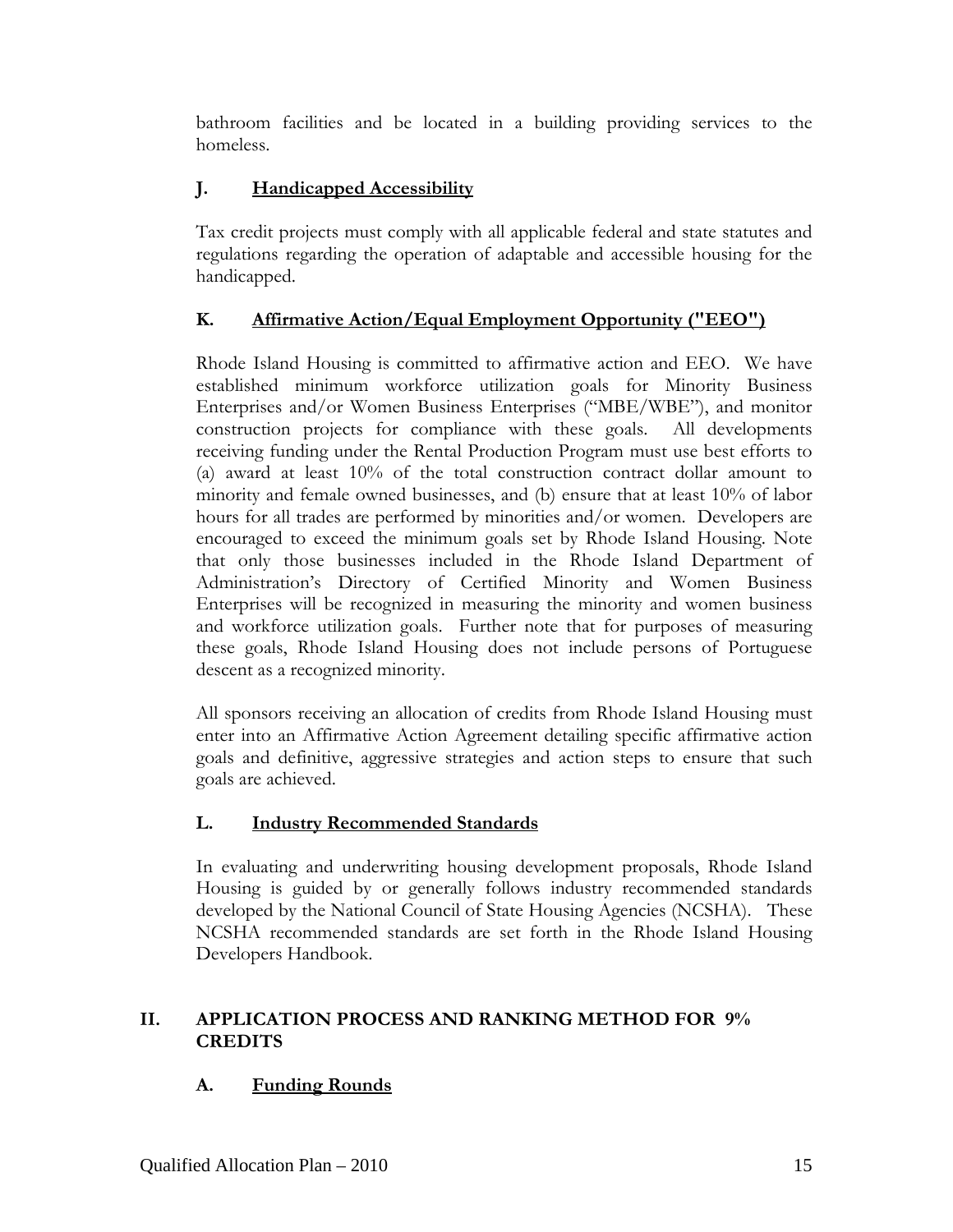Rhode Island Housing may hold up to three competitive funding rounds each year for the 9% allocated credits. Funding rounds will be announced by Rhode Island Housing via Program Bulletin and/or issuance of a Request for Proposals ("RFPs"), and by advertisement in local print media. Rhode Island Housing may adjust the number or timing of funding rounds if required by the passage of federal legislation or adoption of IRS rules and regulations, to accommodate variations in demand for the supply of the credit, or for other compelling circumstances. Rhode Island Housing reserves the right to create an official waiting list for the Tax Credit Program for proposals which demonstrate considerable merit but for which allocable credit is not available.

During the review period, staff will determine the need for the credit and the financial feasibility of the proposals; however, this determination is not a warranty by Rhode Island Housing of the feasibility or viability of any proposal. Rhode Island Housing reserves the right to rescind reservations of tax credits for projects in the event that Rhode Island Housing determines that the project is unfeasible as proposed or that a change in circumstances has materially altered the proposal as submitted and approved. Any such rescissions shall be in writing and provided to the applicant.

The anticipated schedule for LIHTC reservations is as follows:

| RFP issuance                                     | On or about mid-August.                                                      |
|--------------------------------------------------|------------------------------------------------------------------------------|
| Proposals submission deadline                    | On or about the first Friday in October.                                     |
| Rhode Island Housing's Board of<br>Commissioners | Reservation decisions rendered by   At the January or February Board Meeting |

#### **First Funding Round**

Additional funding rounds will be conducted if necessary to allocate remaining credits or returned credits. Rhode Island Housing reserves the right to limit competition in subsequent competitive funding rounds to proposals that were submitted in the first and/or second competitive funding rounds.

Rhode Island Housing reserves the right to reserve available credits to award outside of competitive funding rounds to projects which were previously awarded credits and which either have (a) returned their previously awarded credits to Rhode Island Housing for use by other developments pursuant to an agreement with Rhode Island Housing or (b) qualify for and can demonstrate a need for additional credits to meet project feasibility requirements. Rhode Island Housing reserves the right to award any additional credits received during any year to qualified projects that were previously placed on a waiting list in prior rounds. Rhode Island Housing may consider making a reservation of tax credits for qualified application(s) received outside the context of the first or subsequent funding rounds if tax credits are available from the previous year. In such event,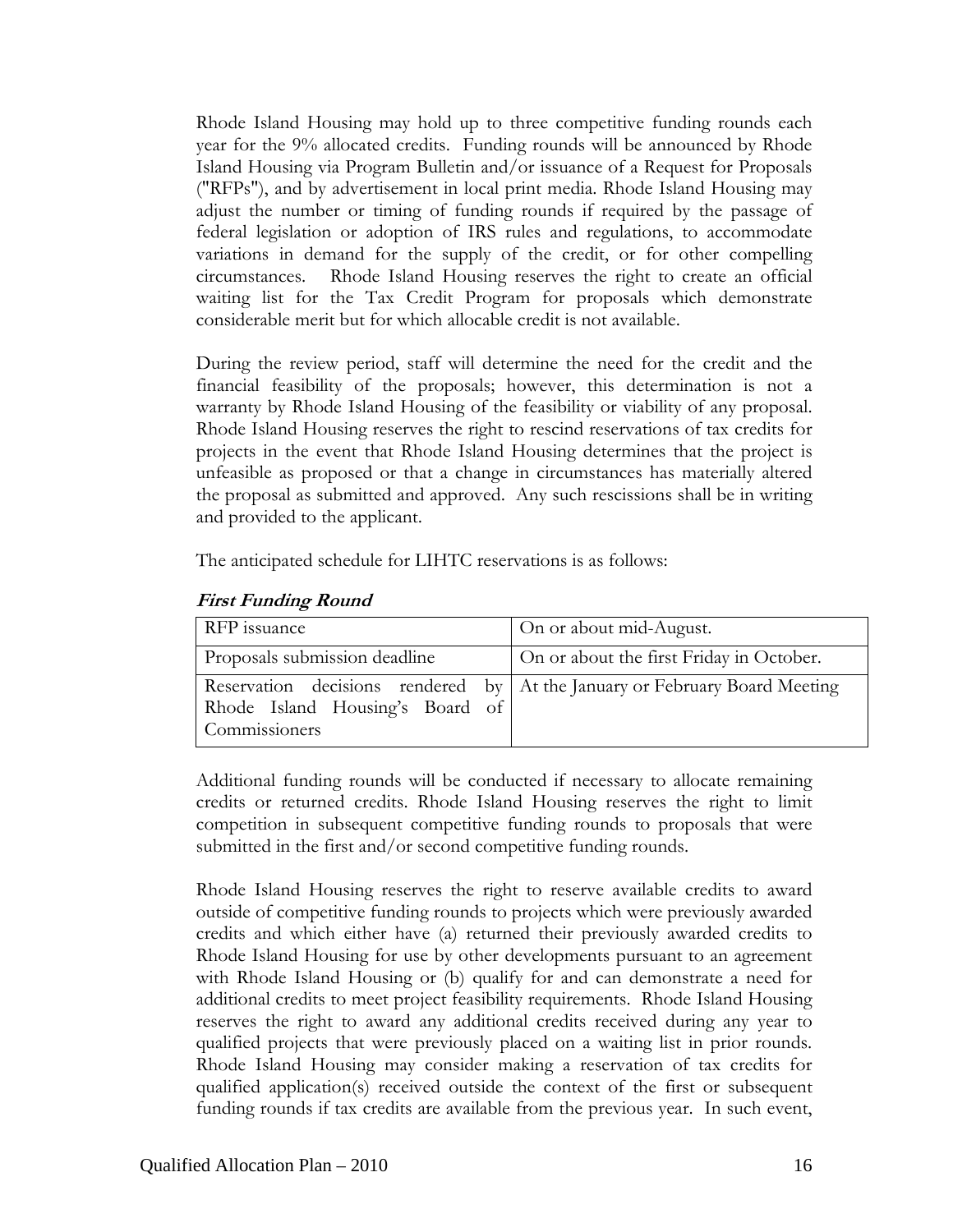a general priority will be given to projects which best demonstrate readiness to proceed, and/or projects which have previously received credit awards from Rhode Island Housing.

# **B. Project Selection Process**

Rhode Island Housing's selection process for allocating tax credits is designed to select proposals which address the priorities identified in the Rhode Island Five Year Strategic Housing Plan: 2006-2010, the federal criteria included in the Tax Code and the housing needs of the State. Proposals will be subject to a comparative evaluation process based on the review criteria stated below. An aggregate assessment ranking will determine the order in which proposals will be funded based on available resources.

In the comparative review process, each proposal will be evaluated against other proposals in the competitive funding round for each review criteria category. An aggregate assessment will be made to consider all aspects of the development proposal and numerical rankings will be made to determine the order of project selection and funding.

Aggregate assessment rankings in no way guarantee an award of tax credits to a particular development. During proposal review and throughout the tax credit allocation process, Rhode Island Housing will utilize its sound and reasonable judgment and it will exercise its discretion consistent with sensible and fair business practices. Rhode Island Housing reserves the right not to reserve tax credits to any applicant or project, regardless of the proposal's aggregate assessment ranking, if it determines, in its sole and absolute discretion, that 1) a reservation for any applicant or project does not further the purposes and goals set forth in this plan; 2) available resources are not sufficient to fulfill a tax credit request; 3) there exists an over-concentration of projects in a specific geographic location; or 4) there exists an over-concentration of specific production types (e.g. new production, assisted living, preservation or capital upgrades). In addition, Rhode Island Housing reserves the right to adjust aggregate assessment rankings or rescind a reservation of tax credits if there is a material change in the project which adversely affects the achievement of stated goals and/or diminishes the proposal's ability to address documented housing needs.

If Rhode Island Housing allocates tax credits from the Tax Credit Program outside of the priorities and selection criteria set forth in this Allocation Plan, we will provide a written explanation of our decision to the general public.

# **III. TAX CREDIT REVIEW CRITERIA**

In its mission to meet the statewide need for affordable housing, Rhode Island Housing believes it to be in the public's interest to avoid concentration of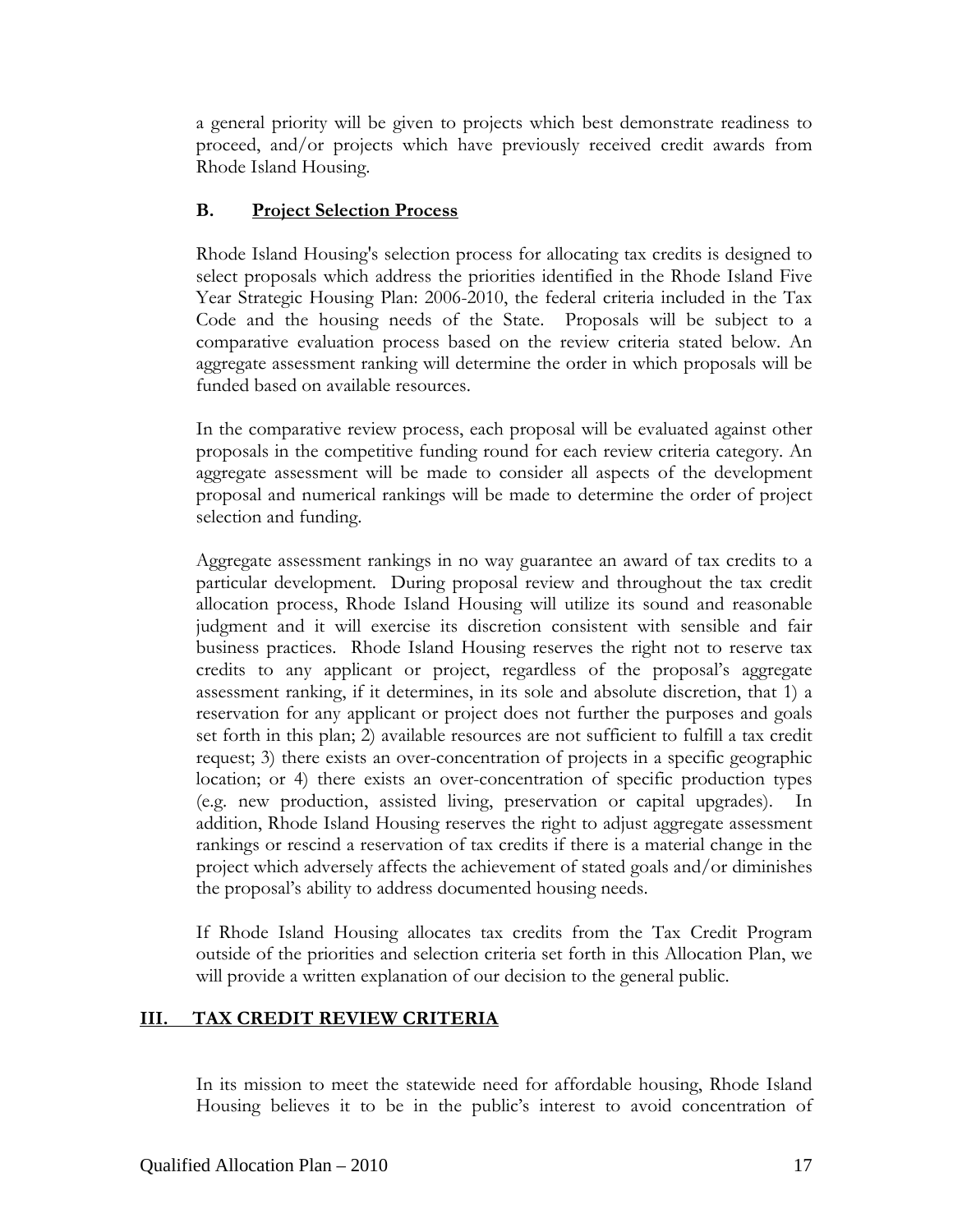affordable housing in any one neighborhood, community or corner of the state. Rhode Island Housing has very scare resources for funding affordable housing. Therefore, developments which utilize large amounts of public resources will generally receive a lower priority ranking for funding than developments that leverage private resources.

In awarding development resources, including housing credits, Rhode Island Housing attaches special importance to two distinct but critical statewide needs:

- a. rebuilding and strengthening urban neighborhoods with good quality affordable homes; and
- b. assuring affordable housing opportunities in communities that traditionally have had fewer such options.

Factors considered in determining the aggregate assessment ranking of proposals include, but are not limited to Threshold Criteria and the Comparative Review Rankings. Generally, only proposals that satisfy the Threshold Criteria will be considered under the Comparative Criteria.

# **A. Threshold Criteria**

- 1) Site control: All sponsors must demonstrate site control in the form of a deed, current option, purchase and sales agreement, designation from a public authority, or a sound, feasible plan for obtaining site control within 6 months of the funding period.
- 2) Readiness to Proceed: All sponsors must demonstrate readiness to proceed. Such judgments will be made on the basis of evidence of the sponsor's ability to incur more than ten percent of the project's reasonably anticipated eligible basis by the later of six months after reservation or December 31 of the year in which the tax credits are allocated; availability or ability to secure in a timely manner all financing commitments required to achieve project feasibility; and likelihood of expeditiously moving the project to construction (based upon status of acquisition of property, land use and zoning approvals, and environmental/historical reviews).
- 3) Creditworthiness and Good Standing: Rhode Island Housing reserves the right to deny tax credits to any proposal where (i) any materially participating entity (owner or management agent) is not in good standing regarding compliance monitoring of other tax credit projects; or (ii) any partner, sponsor or other key development team member has been determined by Rhode Island Housing to be not creditworthy. Creditworthiness takes into consideration management capabilities, character and capacity.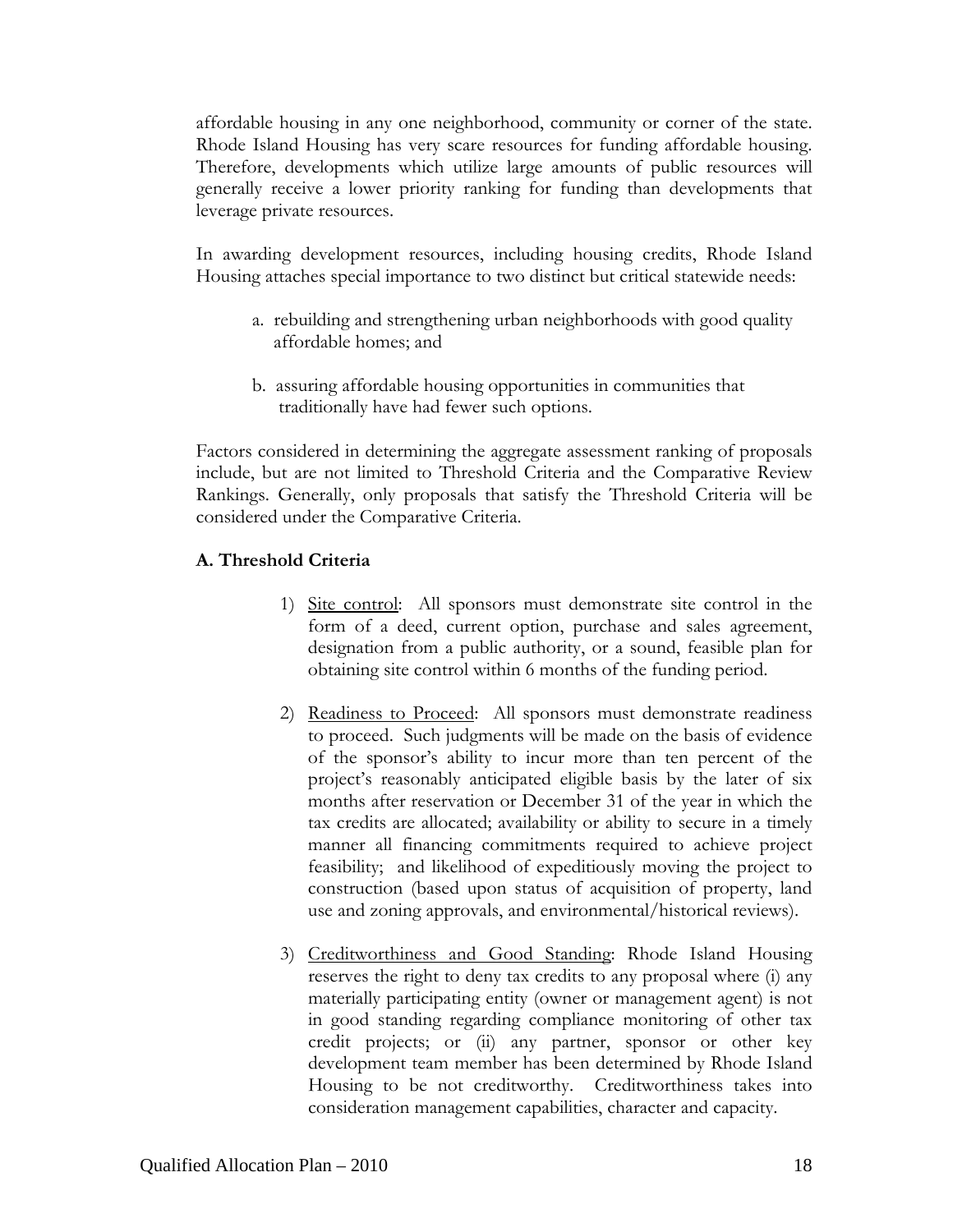4) Financial Feasibility: Rhode Island Housing reserves the right to deny tax credits to any applicant of a proposal for which adequate funding sources have not been identified for all development costs. While commitments from these sources do not have to be secured before applying for tax credits, the applicant must be able to demonstrate to Rhode Island Housing's satisfaction that the sources identified are reasonably likely to be available to the Developer within a time frame which facilitates readiness to proceed as noted above.

### **B. Comparative Criteria**

1) Development Team Capacity: The development team will be evaluated for professional capacity to plan, build, market, and operate the proposed development. The performance record of the sponsor, consultant, architect, management agent and contractor will be measured by the quality and quantity of previous development, design, construction and property management efforts, as well as affirmative action records. Each team member is expected to demonstrate satisfactory prior experience on projects of similar scale and complexity; to have satisfactory professional references; and to devote sufficient staffing and resources to complete the proposed development. If a development team member does not have satisfactory prior experience, a written plan must be submitted to outline how this technical capacity will be achieved. The mortgagor and contractor will also be evaluated for creditworthiness and financial capacity. The composition of a nonprofit sponsor's Board of Directors and the tenure of its respective members will be given significant consideration.

For service-enriched housing proposals, development team members will also be evaluated on the basis of demonstrated success in (i) the development, design and construction of housing with supportive services; and (ii) the planning and delivery of services including adequacy of staffing and/or oversight of third party contracts for services.

2) Marketability and Housing Needs: Marketability and housing needs will be evaluated relative to the proposed locality of the development, target market population, rent levels and affordability, project design and amenities. Sponsors will be required to demonstrate marketability and housing needs through such documentation as: information on market comparables; information on the supply and quality of the existing housing stock and rent burdens; information on other planned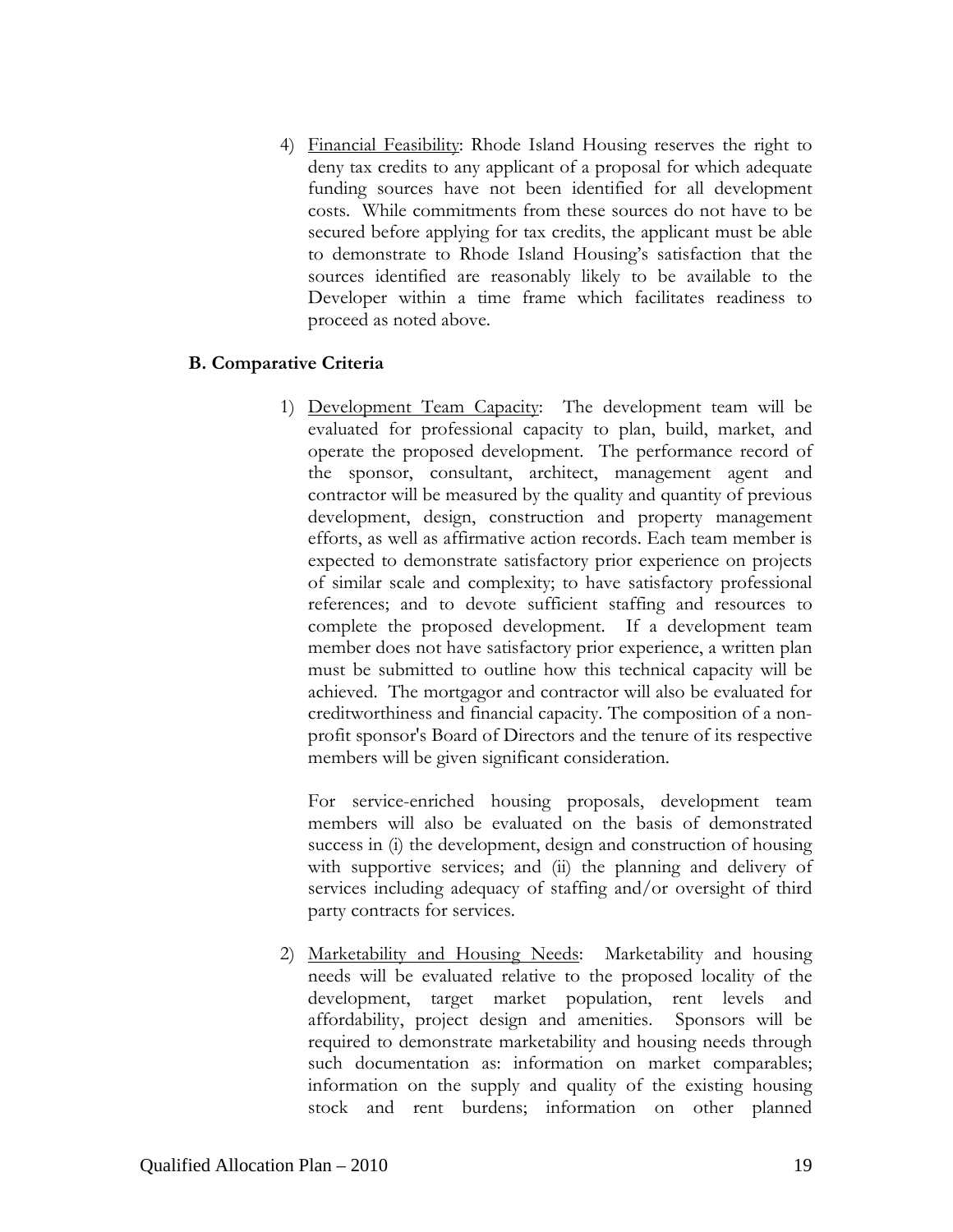development/revitalization activity in the area; assessment of potential market cannibalization of existing subsidized housing developments; local demographics (including income, age and any special needs characteristics); marketing and outreach strategies; and information demonstrating that the proposed location is appropriate for the target population in terms of environment, quality, proximity to services, and attractiveness of the site and its surroundings. Mixed use developments must provide the marketability information for each use.

Developers are encouraged to set rents so that the proposed rents are affordable to residents in a given location and not simply set at the program's maximum rents. One aspect of a development's marketability is to have rents that are affordable and attractive to prospective tenants. Therefore, additional consideration will be given to projects that demonstrate that the proposed tax credit rents are below rents of comparable, unassisted units in the market.

3) Site and Design Factors: The proposed site, including any existing improvements, must support the market population in terms of desirability of location; environmental quality; adequacy of utilities and transportation; proximity to civic, social and commercial services; and appropriateness of the proposed development to the specific site (e.g., conformance with neighborhood character and land use patterns; impact on surrounding area; extent to which the proposal furthers local revitalization efforts or stimulates investment in new or existing town or growth centers and surrounding neighborhoods; and visual impact).

 In addition, site conditions will be evaluated in terms of suitability for construction or rehabilitation. For new construction, ledge, wetlands, existence of subsurface contamination, grade, and soil suitability, and base flood elevation are typical considerations. For rehabilitation, existing structural conditions, ease or difficulty of adaptations, abatement of hazardous materials, appropriateness of existing buildings, layout and site plan for the proposed resident population will be considered. Zoning and historic district restrictions will be considered in all cases.

As a general rule developments will only be eligible for financing if the residential buildings are not constructed on land which is in a base flood elevation (100 year flood) ("Base Flood Elevation") as determined by Rhode Island Housing in accordance with the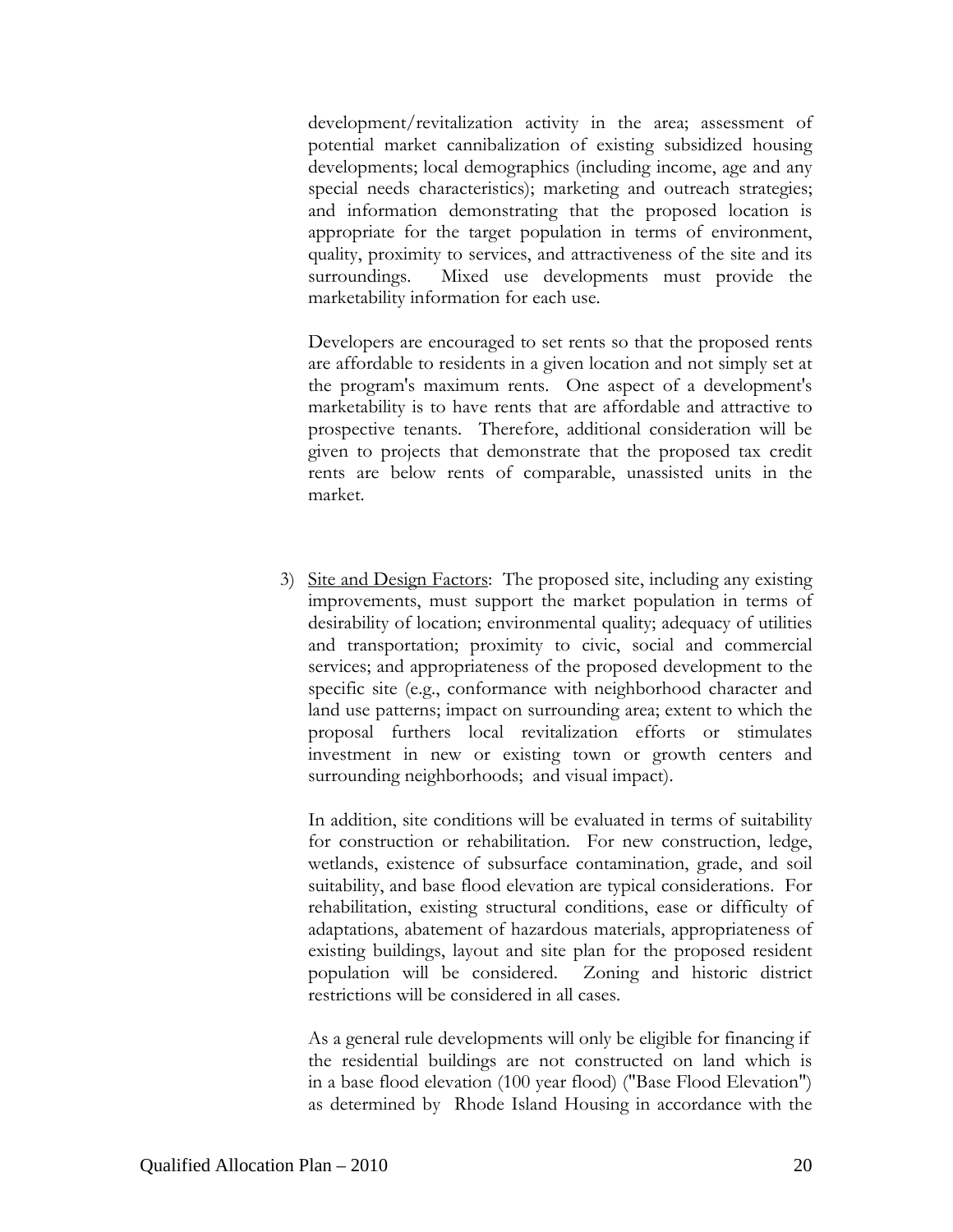most current Flood Insurance Rate Maps issued by the Federal Emergency Management Agency ("FEMA"); and comply with other applicable requirements of law, as they may be amended from time to time, including, but not limited to, an Assisted Living Facility, obtaining a license from the Rhode Island Department of Health, if required. Rhode Island Housing may consider granting a waiver to the Base Flood Elevation Requirement, if the Developer seeking to construct or rehabilitate a building in a Base Flood Elevation, can demonstrate to Rhode Island Housing's satisfaction that upon the occurrence of an event of the magnitude of the 100 year flood (i) there will not be an unreasonable risk of bodily injury or harm to the residents; (ii) the structural integrity, systems and interior finishes of the building will not be materially and adversely affected; (iii) the building will remain functional; and (iv) the construction or renovation of the buildings will not result in increased flooding elsewhere The decision of Rhode Island Housing shall be binding and conclusive.

The proposed scope of work will be evaluated to ensure that it is comprehensive and will provide for the long-term viability of the housing development, its utility, and the systems of the structure(s). The proposal will also be evaluated based on its potential to meet Rhode Island Housing design standards including: conformance with applicable laws, regulations, and code requirements; satisfactory architectural treatment and sensitivity in scale and character with surrounding buildings; appropriateness of the building and unit plans (e.g. preferring family units in less dense buildings rather than in large buildings with long, uncontrolled corridors), site design, and amenities to the target population; use of materials and energy conservation measures to enhance durability and operating cost efficiency; and adequacy of estimated construction costs to complete the proposed scope of work.

One of the objectives in making tax credits available to a Developer is to produce developments of quality construction and livable design that will enhance the communities in which they are built. All developments to be financed through Rhode Island Housing must meet the requirements set forth in Rhode Island Housing's Design and Construction Submission Guide.

- 4) Financial Analysis
	- a) Management Plan/Operating Budget: Operating budgets will be reviewed to determine adequacy and reasonableness of each expense line item, including but not limited to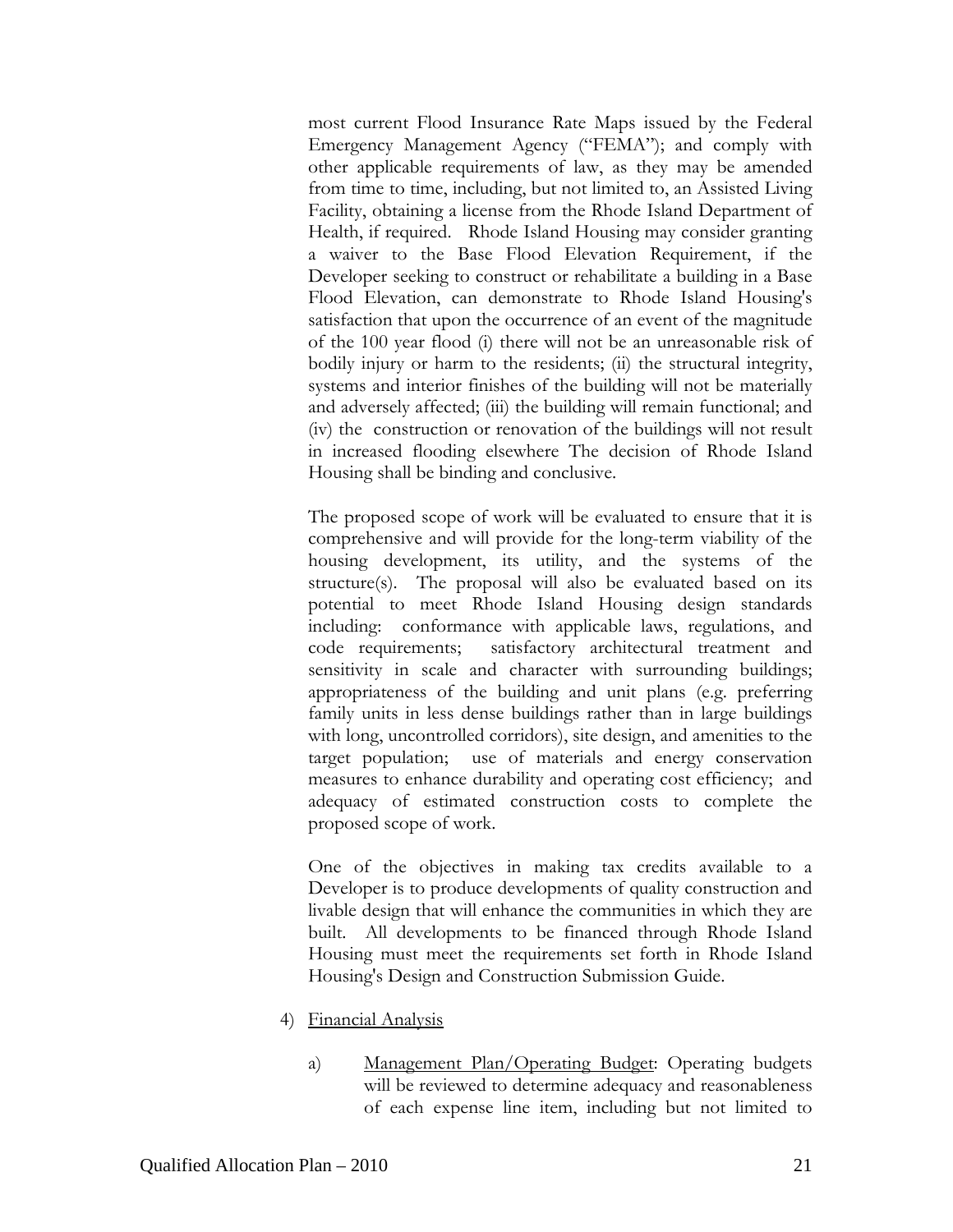management fees, maintenance and administrative costs, replacement reserves, taxes, insurance, and costs of any planned tenant services. Proposed management agents and management plans will be reviewed to determine the acceptability of planned procedures for managing the development's operations. For service-enriched housing proposals, management plans will also be reviewed for demonstrated appropriateness and sufficiency of planned services for the target population, the inclusion of a cohesive, well-conceived and financially feasible service program, and the organizational capacity of the service provider(s) to deliver the proposed services.

As part of the required management plan, an affirmative fair housing marketing plan will be required to identify those eligible groups least likely to apply for residency at the proposed development and devise a strategy for attracting them. Developers are encouraged to utilize HUD Form 2529-0013 Affirmative Fair Housing Marketing ("AFHM") Plan to ensure that Developers creating subsidized housing are taking necessary steps to eliminate discriminatory practices and to overcome the effects of past discrimination involving. No application for any development subsidized under the Department of Housing and Urban Development's (HUD) housing programs shall be funded without a HUD approved AFHM Plan. All other developments must have a plan approved by Rhode Island Housing.

- b) Development and Construction Costs: Development and construction costs will be reviewed for adequacy and reasonableness in accordance with the guidelines established in the underwriting guidelines of the Rhode Island Housing Developers Handbook.
- 5) Satisfaction of State Housing Needs: Developments must address the State's housing needs outlined in Section I.C as well as meet Rhode Island Housing's programmatic policies and objectives such as:
	- a) Production: Production of new units is considered the creation of additional affordable housing stock not currently existing in the community, the construction of assisted living housing, or conversion of existing housing to assisted living. Production may also take the form of preserving existing state or federally-subsidized housing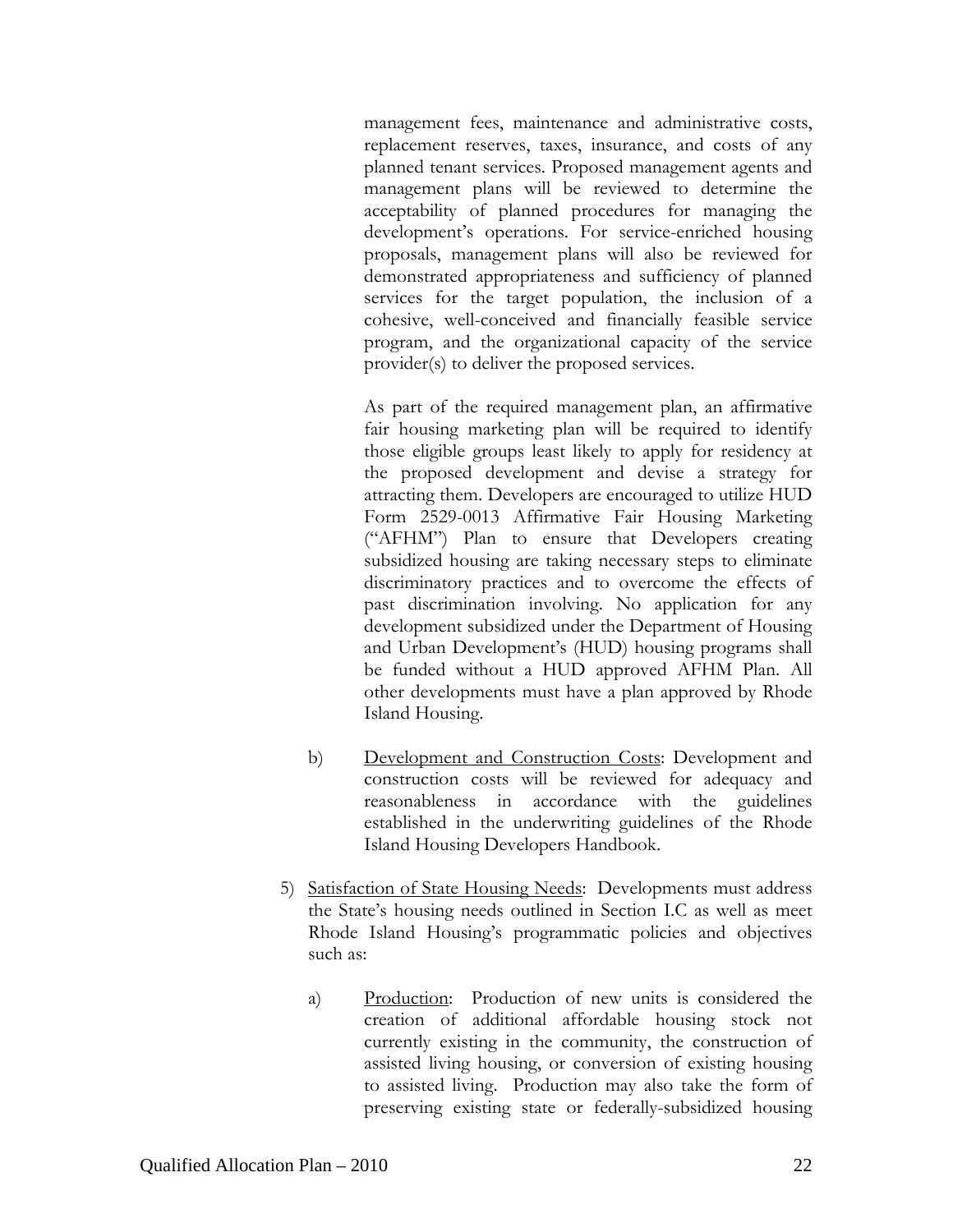which is at risk of being lost from the affordable housing inventory and for which no federal preservation resources exist. Capital upgrades to existing affordable housing developments may also be considered for financing. Any proposal that calls for a reduction of affordable rental units will be discouraged.

- b) One for One Replacement: Loss of existing subsidized affordable units must be accompanied with a plan for one for one replacement of affordable rental units.
- c) Housing Development Types: Priority will also be given to developments that encourage sustainable densities, infill development, redevelopment and the adaptive reuse of existing buildings, which results in the efficient utilization of land resources and the development of sustainable neighborhoods. The use of green and energy star technologies is encouraged. In areas of new growth, roads, sewers, water lines, schools and other infrastructure should be planned as part of comprehensive growth and investment strategies. The efficient use of public and private infrastructure starts with creating neighborhoods that maximize the use of existing infrastructure.

 Furthermore, priority will be given to projects involving the substantial rehabilitation or redevelopment of deteriorated residential properties. (For purposes of these criteria, substantial rehabilitation entails construction/rehabilitation costs in excess of fifty percent (50%) of replacement value.) Priority will also be given to projects involving new construction to replace blighted structures that have been demolished or new construction that contributes to the revitalization of a city or town growth center and neighborhoods where few rehabilitation alternatives exist. Consideration will be given to projects intended for eventual tenant ownership and for projects which utilize sites of critical importance, such as an in-fill property or historic buildings (as evidenced by planning documents of a city or town, historic commission, community association or other group). Proposals that entail the reuse or conversion of existing residential property to better serve residents will also be considered.

d) Provision of Housing for Lowest Income Populations: Priority will be given to those developments, which provide housing for populations with incomes below 40%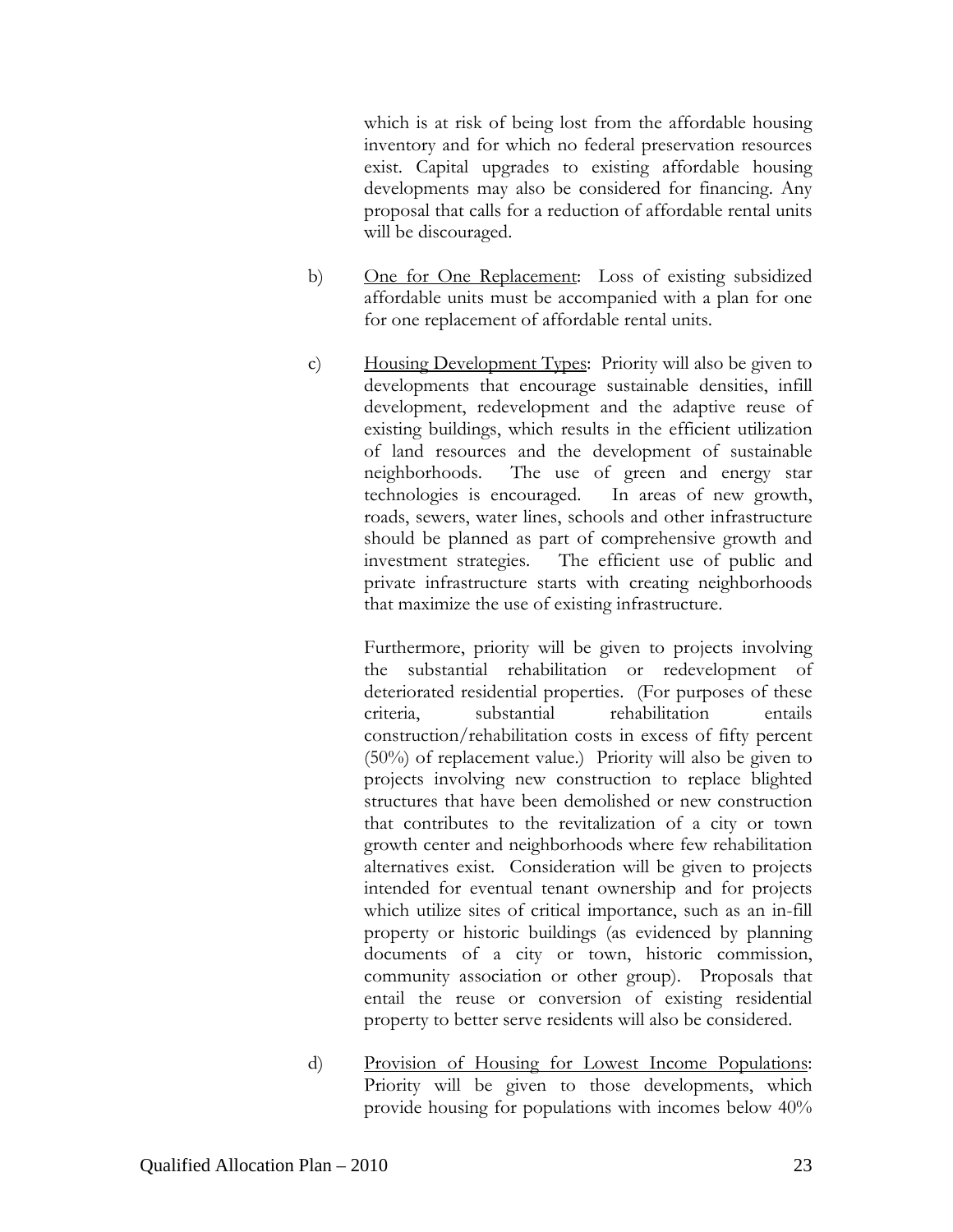of Area Median Gross Income (AMGI), adjusted for family size. Priority will also be given to developments that provide housing for special needs groups.

6) Leveraging/Cost Effectiveness: Projects which require the least amount of State and Federal resources will be given strong consideration.

Proposals which can achieve feasibility at total development costs which are reasonable in Rhode Island Housing's determination, on a per unit or per square foot cost without sacrificing construction scope and quality will be given strong consideration.

Proposals for mixed income developments should in general limit the number of affordable units to no more than 40% of the total number of units in the development.

- 7) Community Impact: Factors considered include:
	- a) Geographic Location: Consideration will be given to projects located in areas with less than 10% existing subsidized family housing and in cities or towns which have high rent burdens, foreclosed, vacant and abandoned housing stock, and long housing waiting lists as indicated by the State's Consolidated Plan and/or local housing authority data.
	- b) Neighborhood Revitalization Projects: Applicants are strongly encouraged to demonstrate how the proposed housing contributes to an overall plan to revitalize the neighborhood. This could include an analysis of available supportive services, economic development activities, community safety, and recreational services among others. Applicants should demonstrate how the housing will enhance the neighborhood's revitalization as well as how the housing will be supported by available services in the community. Priority will be given to projects that implement Rhode Island Housing's approved Neighborhood Revitalization Plans. Priority shall also be given to projects that address neighborhood blight caused by abandoned and foreclosed properties.
	- c) Affirmative Action: Strong consideration will be given to proposals which have 1) State-certified MBE or WBE development team members; 2) sponsors and/or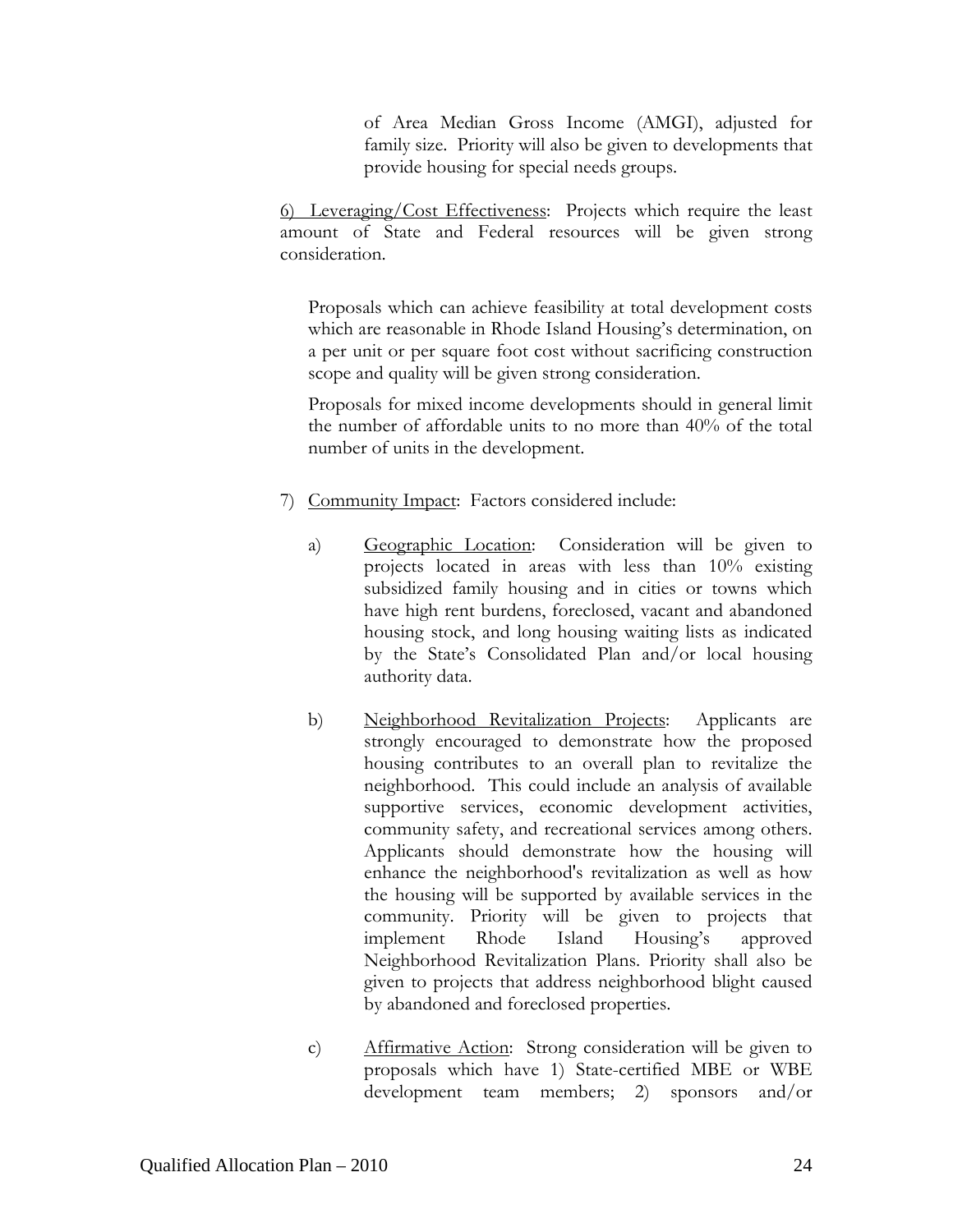contractors who have achieved a minority or women business utilization record of 20% of total contract dollars on at least one project with a contract amount of at least  $$500,000$  within the last 5 years; or 3) sponsors and/or contractors who have achieved a minority and women workforce utilization goal of at least 20% of total workforce hours on at least one project with a contract amount of at least \$500,000 within the last 5 years.

- d) Responsiveness to Local Housing Needs: Priority will be given to those projects that are responsive to housing needs in a particular community including tenant populations with special needs and families. Proposals which provide appropriate and needed supportive services for residents in conjunction with a housing component will be given strong consideration.
- e) Priority will be given to sites identified in local affordable housing plans and/or support development in new or existing city and town growth centers and surrounding neighborhoods. Priority will also be given to projects that encompass the principles of the Rhode Island Housing KeepSpace Initiative which includes good homes, a healthy environment, strong commerce, sensible infrastructure, positive community impact, and integrated arts, recreation, culture and religion.
	- 1.) KeepSpace Communities: As the founding partner in this exciting new initiative, Rhode Island Housing is brining together advocates for jobs, the environment, safe homes and the many components that are essential to a good, safe, healthy community to create KeepSpace Communities: where neighbors meet, people work, children play. Instead of working independently of each other to create small pockets of success in each area, the partners will work TOGETHER to create neighborhoods were a healthy environment is as valued as safe homes and good jobs. By attempting to reuse existing developed land that has been underutilized or abandoned. KeepSpace communities will help preserve a precious Rhode Island commodity: open space. Creative partnerships will result in thriving neighborhoods with good-paying jobs, and homes that are beautiful, convenient and affordable. Schools,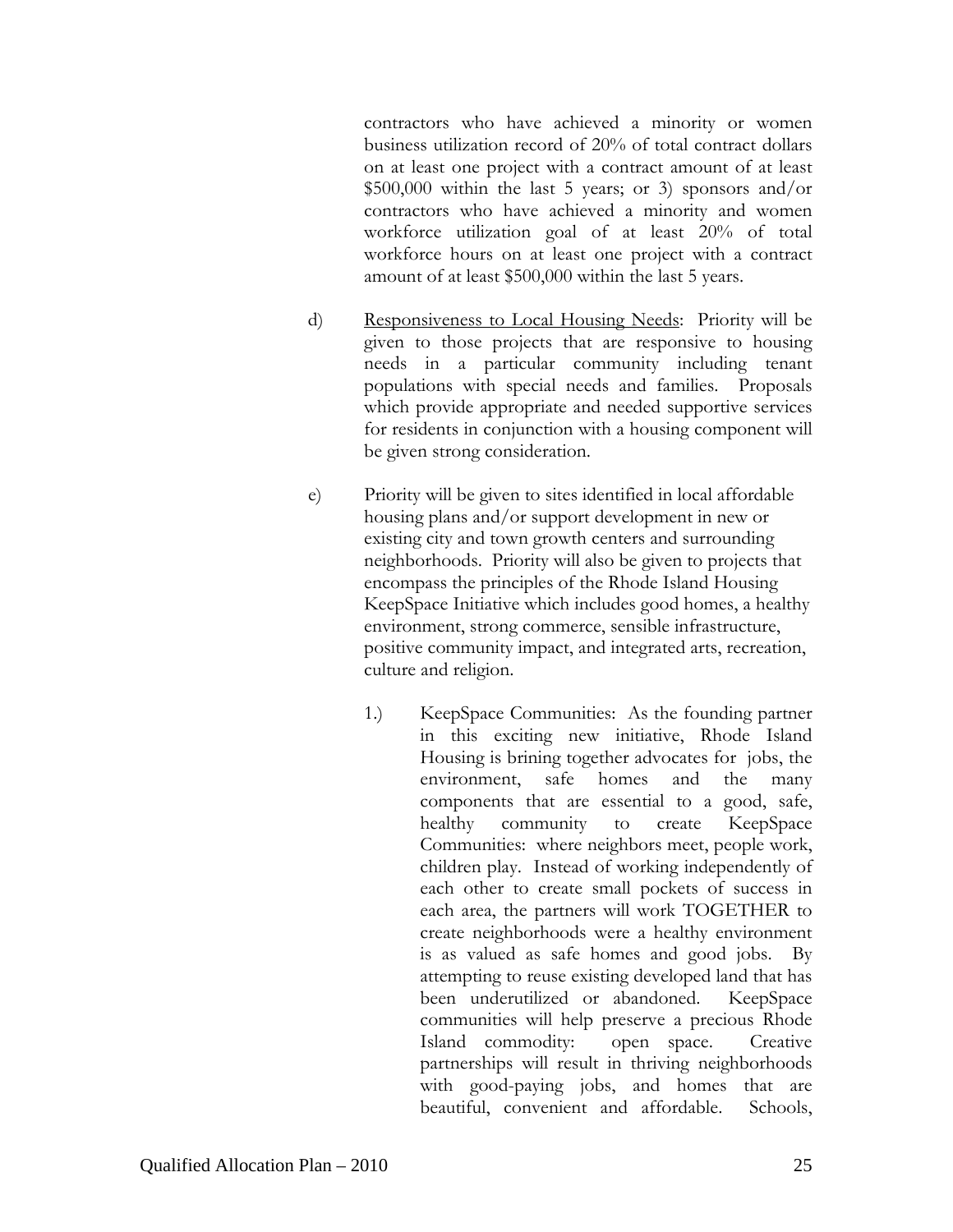services, church and cultural centers would all be close-by. Close proximity, coupled with conveniences like bike paths and public transit will help minimize traffic and air pollution. And green building practices will protect and reuse natural resources.

KeepSpace Communities are a bold step to ensure a safe, healthy future for our children and our children's children. KeepSpace is a holistic strategy for efficient use of land and other resources that maximizes open space and discourages sprawl. This strategy includes directing development and reinvestment to existing communities as well as redevelopment and growth in and around planned or existing growth or town centers where higher densities can be supported by public and alternative-technology infrastructure. It is development at higher densities and includes compact building designs, infill development, redevelopment and the adaptive re-use of existing buildings. It also includes conservation-minded development in rural communities that result in a more efficient use of land and other resources through the creation of more traditional, compact neighborhoods. By making more efficient use of land and other resources in these areas, sustainable development preserves open space and creates homes affordable to more Rhode Islanders.

A KeepSpace Community is a secure place where people can live, work, shop and have a sense of identity. A KeepSpace Community has many of the following "Smart Growth" features: mixed land use; part of an overall municipal plan with community stakeholder collaboration; compact design; economically sustainable; aesthetically pleasing; includes a diversity of people, incomes and housing types; is distinctive in character; and is healthy and energy efficient.

KeepSpace encourages collaboration to ensure more effective outcomes. As public and private resources become more scarce collaboration among all federal, state and local agencies is a key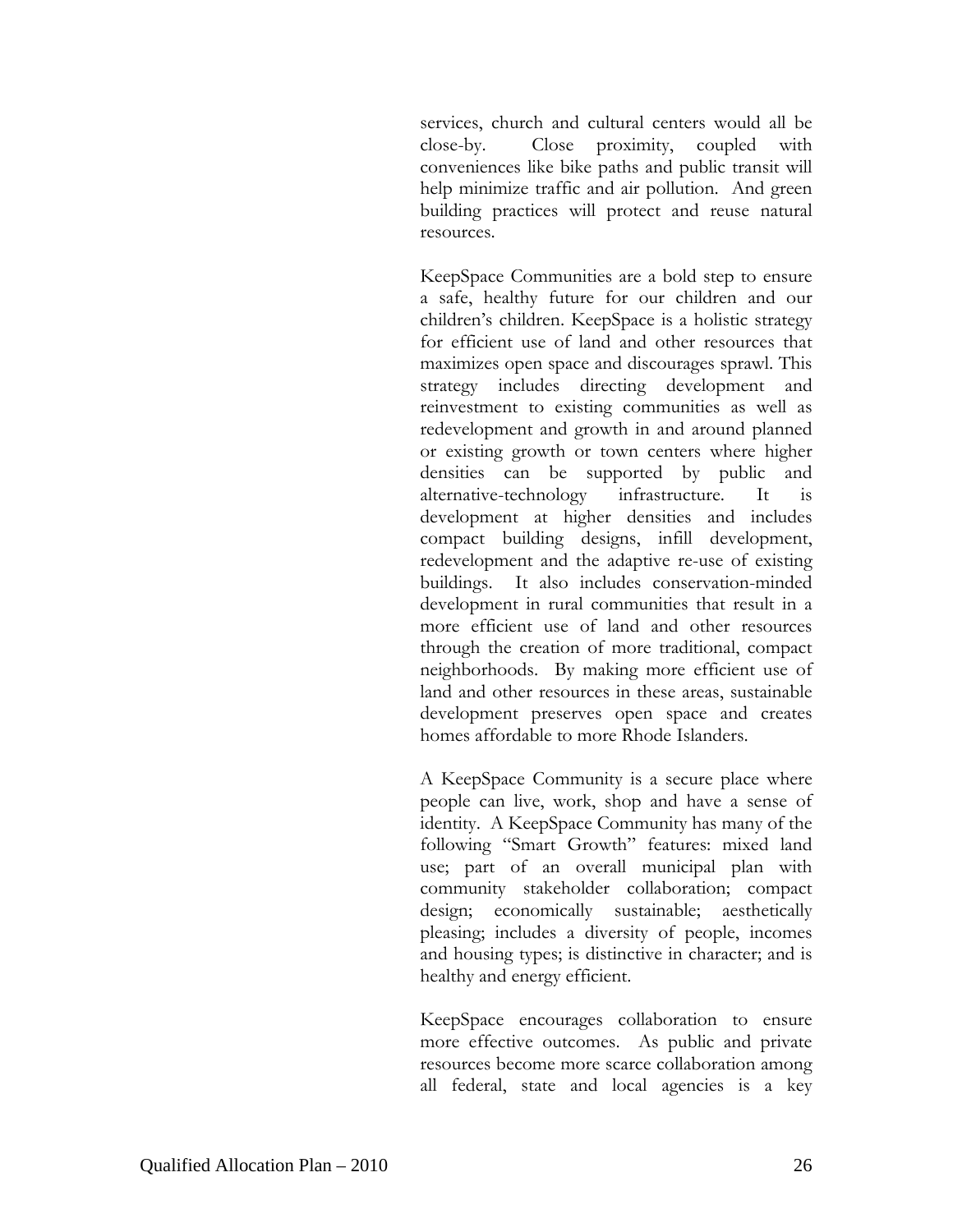component for successful development in Rhode Island. .

# **C. Non-Profit Set-Aside, 9% Credits**

In accordance with Section 42(h)(5)(B) of the Code, Rhode Island Housing will set-aside a minimum of ten percent  $(10\%)$  of the total tax credit allocation available for qualified non-profit organizations that materially participate as determined by Rhode Island Housing in the development and management of the project throughout the compliance period under the meaning of the Code. These credits will be administered in the same manner as tax credits allocated to for-profit developers. While providing for a minimum set-aside, this provision will not impose a ceiling on the total percentage of credits which may be allocated to non-profit entities.

In order to qualify for credits from the non-profit set-aside, organizations must certify that they are a qualified non-profit organization (and any new owner) during the compliance period must continue to qualify under that set-aside. The term "qualified non-profit organization" means any organization that is described in section  $501(c)(3)$  or (4), is exempt from tax under section  $501(a)$ , and includes as one of its exempt purposes the fostering of low-income housing.

Rhode Island Housing recognizes the important contributions and added value that non-profit developers can bring to development activities. Non-profit developers include community development corporations and housing service providers which often have important connections to the community where the housing is located and frequently provide extensive additional services to residents within the development and to other residents of the neighborhood and larger community. Rhode Island Housing has a strong and successful history of working with non-profits groups to build healthy and vibrant communities in Rhode Island and will continue to recognize that success in its allocation process.

# **D. Assisted Living Program**

Housing tax credits from the state per capita allocation and those provided through tax-exempt bond financing are available to applicants proposing assisted living developments, provided that the proposal identifies long term funding for essential services.

# **IV. TAX-EXEMPT FINANCING WITH 4% CREDIT:**

While proposals utilizing tax-exempt bond financing with 4% credits may not be required to participate in a competitive funding process, all development proposals must meet the requirements of the Qualified Allocation Plan and Developers Handbook.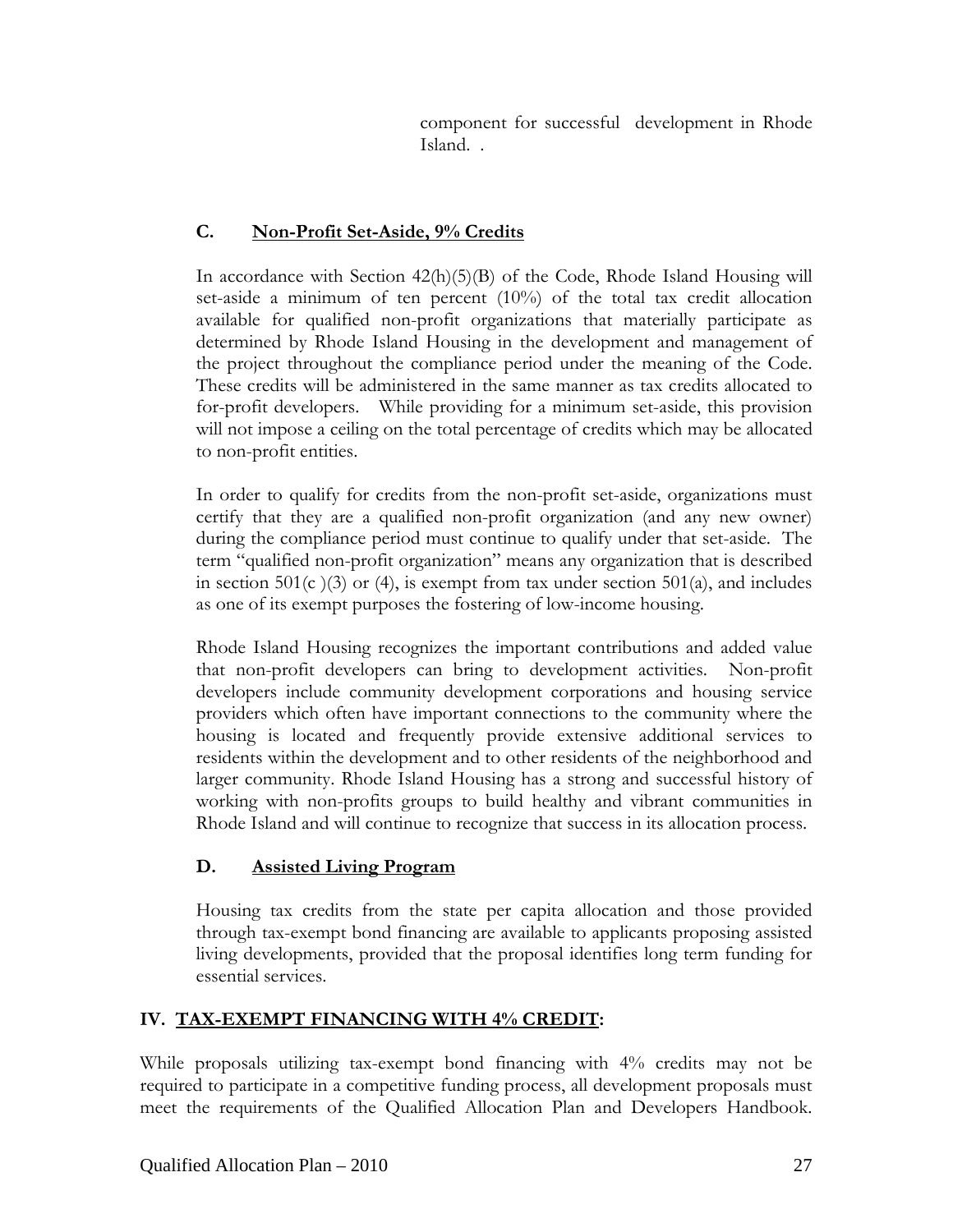These requirements include, but are not limited to, satisfactory underwriting review by Rhode Island Housing; restrictions on general requirements, builder's overhead and profit, legal fees, and management fees; basic design and construction standards; and the payment of underwriting, compliance monitoring, and tax credit allocation fees.

# **V. UNDERWRITING GUIDELINES**

Rhode Island Housing has developed standards for construction costs per square foot and general contractor fees in addition to guidelines for development costs, reserve requirements, developer's fees, consulting and legal fees. These guidelines must be incorporated into all proposals requesting tax credits from the Tax Credit Program and can be found in the Rhode Island Housing Developers Handbook or at www.rhodeislandhousing.org. The guidelines may be amended from time to time through Program Bulletin.

# **VI. FEE STRUCTURE FOR TAX CREDIT PROPOSALS**

All tax credit proposals, including those seeking credits from the State's allocated pool or in conjunction with tax-exempt bond financing, shall be assessed the following fees:

# **A. Application Fees:**

Tax credit proposals will be assessed a \$1,000 non-refundable application fee, payable upon application submission.

# **B. Underwriting Fee:**

Rhode Island Housing will charge an underwriting fee for the review of all 4% and 9% credit proposals based on whether the percentage of affordable units is greater than 50% or less than 50% of the total number of units as follows:

| <b>Combined Loan Amount</b>            | If $> 50\%$         | If $< 50\%$          |
|----------------------------------------|---------------------|----------------------|
| Up To \$1,000,000                      | \$2,500             | \$5,000              |
| Up To \$1,500,000                      | \$5,000             | \$7,500              |
| Up To \$2,000,000<br>Up To \$2,500,000 | \$7,500<br>\$10,000 | \$10,000<br>\$15,000 |
|                                        |                     |                      |
| Greater than \$3,000,000               | \$25,000            | \$35,000             |

If Rhode Island Housing provides the first mortgage financing, these underwriting fees will be applied toward Rhode Island Housing's origination fees. However, the underwriting fee will be charged if Rhode Island Housing is not the senior lender.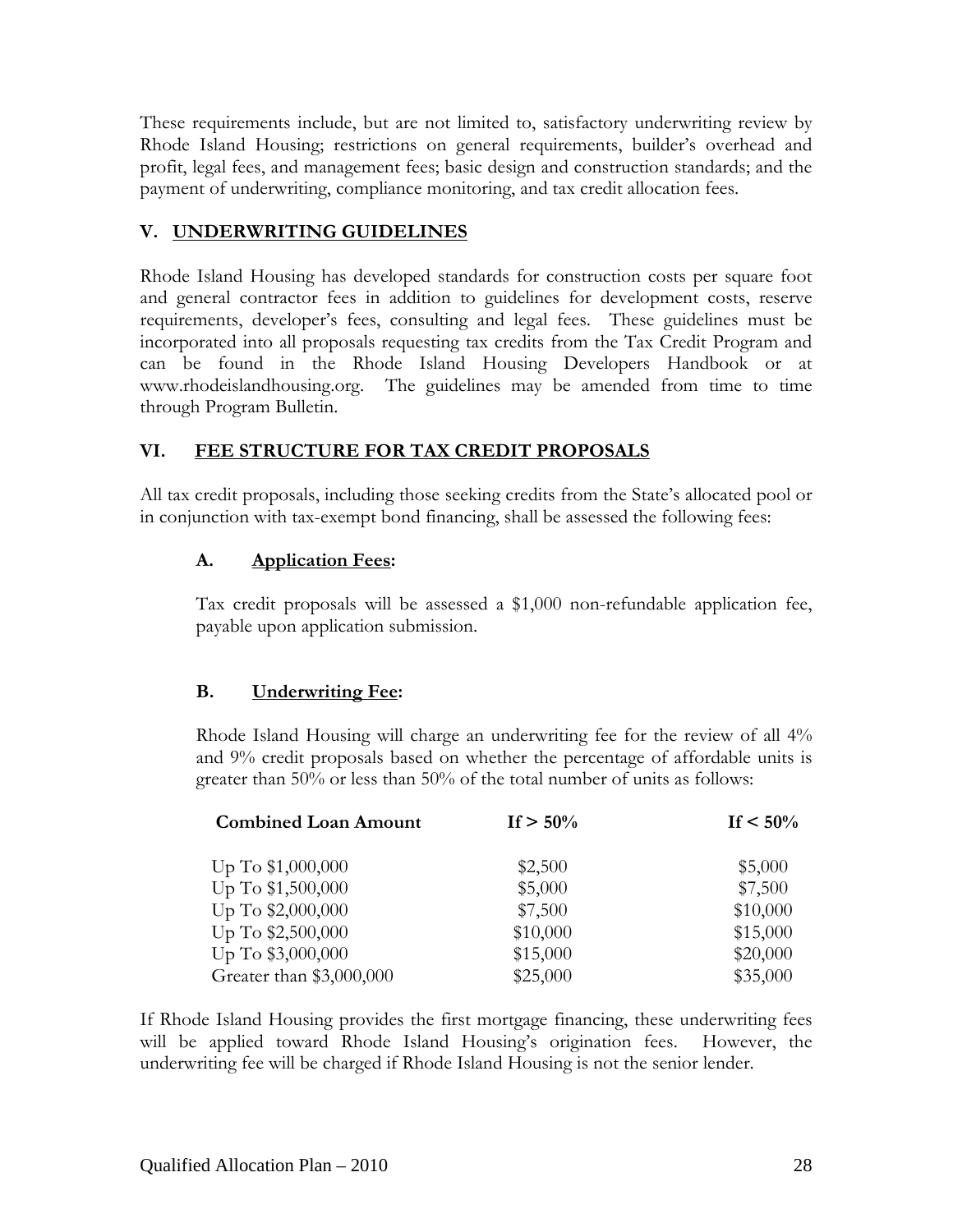# **C. Allocation Fees:**

Tax credit proposals will be assessed a tax credit allocation fee, payable prior to Rhode Island Housing's issuance of IRS Form 8609, as follows:

For 9% Tax Credit Developments: 0.5 % of the ten year allocation amount For 4% Tax Credit Developments: 1.0% of the ten-year allocation amount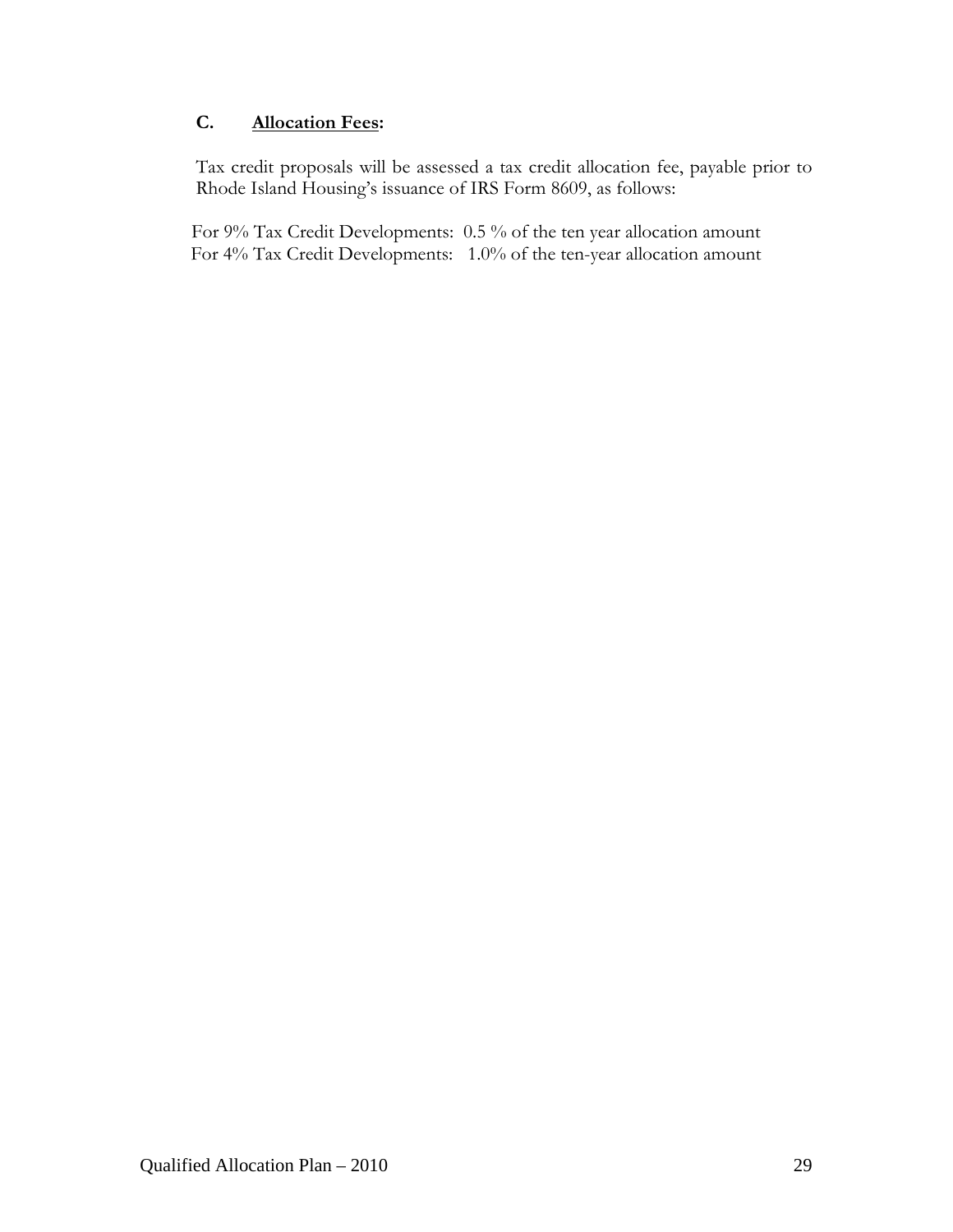# **VII. COMPLIANCE MONITORING**

The IRS requires that the allocating agency monitor compliance with Section 42 of the Code and all applicable regulations on a project-by-project basis. This requirement became effective January 1, 1992 and applies to all buildings for which the low-income housing tax credit is, or has been, allowable at any time. Rhode Island Housing may perform compliance monitoring or may contract with an agent to perform this function. The monitoring procedure includes provisions for record keeping and record retention, annual certification and review, on-site records review, building inspection and notification to Owners and the IRS of non-compliance. Please refer to Rhode Island Housing's Compliance Monitoring Manual (the "Compliance Manual") for detailed monitoring requirements.

The compliance monitoring procedure is adopted pursuant to the Code. Rhode Island Housing or its agent reserves the right to amend this procedure as may be necessary or appropriate to conform to applicable changes in the Code or regulations. In addition, Rhode Island Housing or its agent may adopt further monitoring forms and procedures as part of its Compliance Manual or as otherwise deemed appropriate.

**APPLICANTS AND OWNERS ARE ADVISED THAT COMPLIANCE WITH THE REQUIREMENTS OF SECTION 42 OF THE CODE IS THE RESPONSIBILITY OF THE OWNER OF THE DEVELOPMENT. MONITORING OF THE DEVELOPMENT BY RHODE ISLAND HOUSING OR ITS AGENT DOES NOT IN ANY MANNER AFFECT, MODIFY, OR SUBSTITUTE FOR THIS RESPONSIBILITY. MONITORING BY RHODE ISLAND HOUSING OR ITS AGENT DOES NOT CONSTITUTE A DETERMINATION OF ANY KIND REGARDING THE DEVELOPMENT'S ELIGIBILITY FOR THE TAX CREDIT UNDER SECTION 42 OF THE CODE.** 

#### **A. Recordkeeping and Record Retention**

Recordkeeping: For each year in the compliance period, which is equal to fifteen taxable years beginning in the first year the tax credit is taken, the Owner shall maintain records for each building in the project showing the:

- 1) Total number of residential rental units in the building (including the number of bedrooms and the size in square feet of each residential rental unit).
- 2) Percentage of residential rental units in the building that are low-income units as defined by Section 42(g), and the size in square feet of each lowincome unit.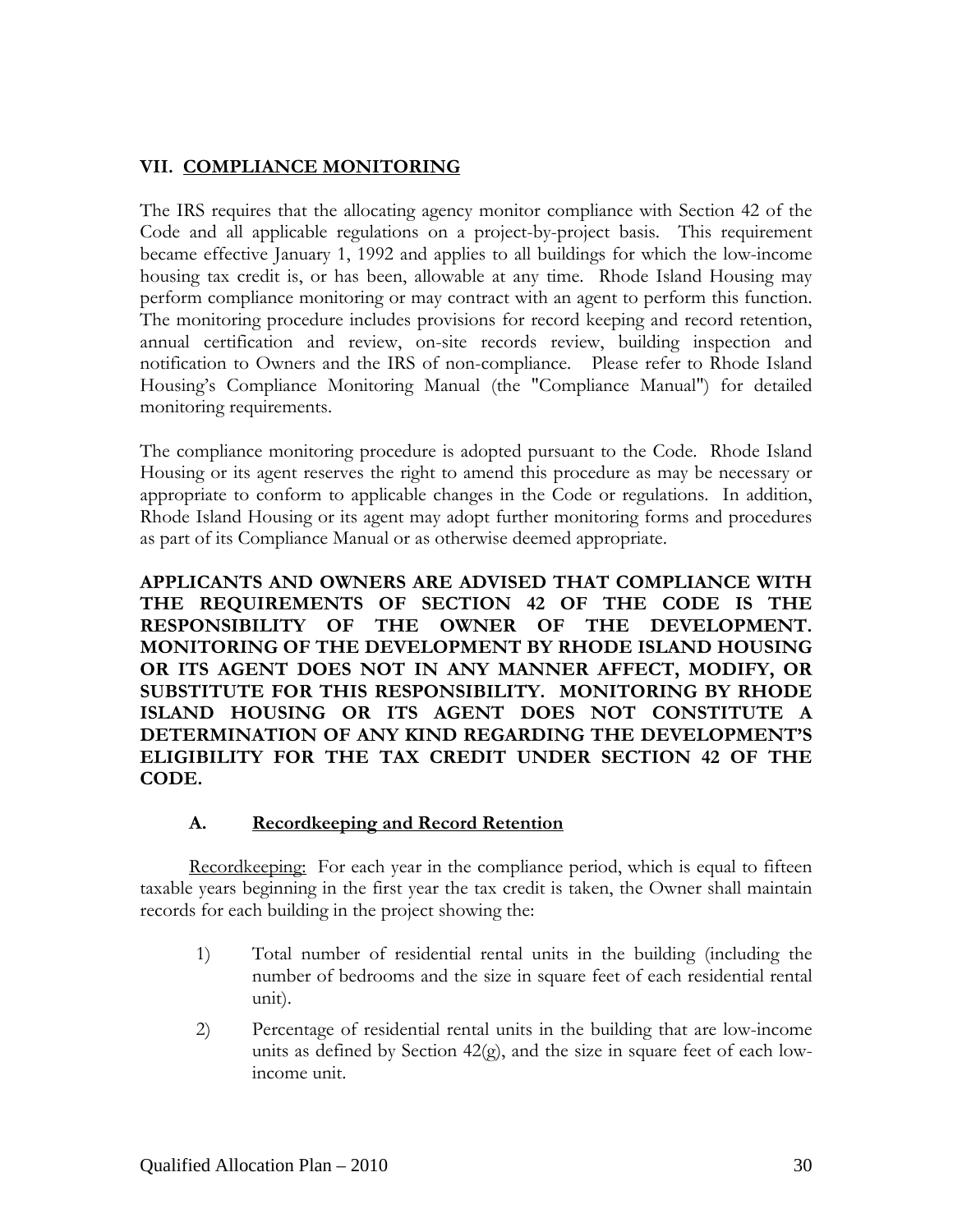- 3) Rent charged on each residential rental unit in the building (including any utility allowance).
- 4) Number of occupants in each low-income unit if the rent is determined by the number of occupants per unit under Section  $42(g)(2)$  (as in effect prior to 1989 amendments).
- 5) Annual income certification for each low-income tenant per unit.
- 6) Documentation to support each low-income tenant's income certification (for example, a copy of the tenant's federal income tax returns, W-2 Form, and/or verification from a third party such as an employer or a state agency paying unemployment compensation).
- 7) Each low-income vacancy in a building and information that shows when, and to whom, the next available units were rented.
- 8) Eligible basis and qualified basis of the building at the end of the first year of the credit period.
- 9) Character and use of the non-residential portion of the building included in the building's eligible basis under Section 42(d).

Record Retention: The Owner shall retain records relative to the first year of the credit period for at least six years beyond the due date (with extensions) for filing the tax return for the last year of the compliance period of the building. The Owner shall retain the records described above for all subsequent years in the compliance period for at least six years after the due date (with extensions) for filing the federal income tax return for that year.

Additionally, for each year that any Agreements remain in effect after the compliance period, the Owner shall retain records adequate to demonstrate compliance with the terms and conditions of the Agreement, including, but not necessarily limited to, income of tenants and rents charged at the development. The Owner shall retain the records pertaining to a particular year for at least six years following the close of that year.

# **B. Certifications and Reporting**

Annual Certification: The Owner of every project that has received tax credits must submit to Rhode Island Housing by January 31st of each year during the compliance period and the extended use period an Owner's Annual Certification of Continuing Compliance and the Low Income Housing Tax Credit Annual Project Report. As required under U. S. Treasury Revenue Regulation 1.42-5, the Owner shall certify to Rhode Island Housing under the penalty of perjury, whether for the preceding 12-month period:

1) The project was continually in compliance with the terms and conditions of its Agreements with Rhode Island Housing.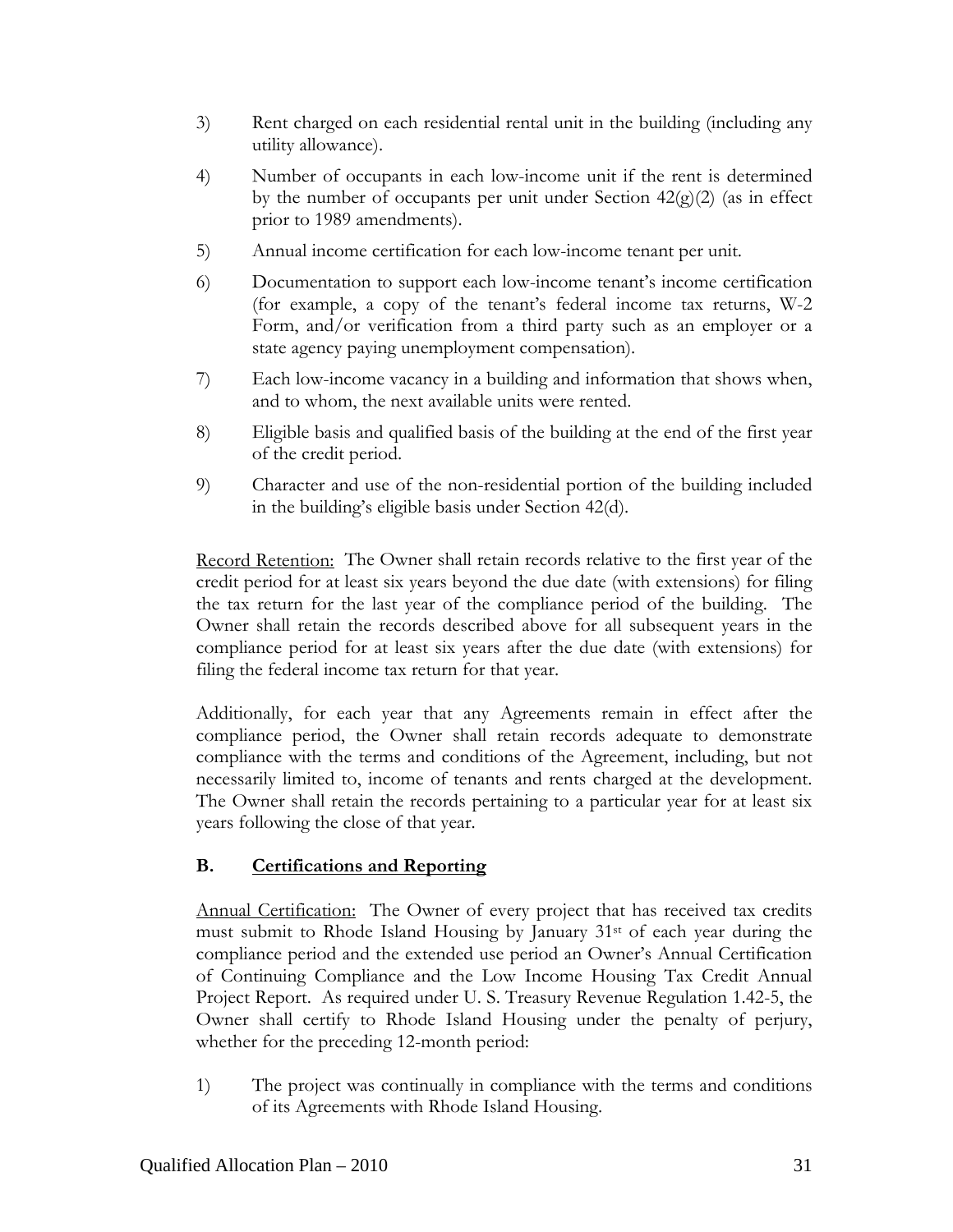- 2) The project met either the 20-50 test under Section  $42\langle g \rangle(1)(A)$  or the 40-60 test under Section  $42(g)(1)(B)$ , whichever minimum set-aside test was applicable to the project. The 20-50 Test means that a minimum of 20% of the project's units were set-aside for tenants at 50% of the AMGI at tax credit restricted rent levels. The 40-60 test means that a minimum of 40% of the project's units were set-aside for tenants at 60% of the AMGI at tax credit restricted rent levels.
- 3) There was any change in the applicable fraction as defined by Section  $42I(1)(B)$  of any building in the project, and if there was a change, a description of that change.
- 4) The Owner has received an annual income certification from each lowincome tenant, and documentation to support that certification; or in the case of a tenant receiving Section 8 housing assistance payments, that the Owner has received a statement from a public housing authority that the tenant's income does not exceed the applicable income limit under Section 42(g).
- 5) Each low-income unit in the project was rent-restricted under Section  $42(g)(2)$ .
- 6) All units in the project were for use by the general public (as defined in Treasury Regulation 1.42-9), including the requirement that no finding of discrimination under the Fair Housing Act, 42 U.S.C. 3601-3619, occurred in the project.
- 7) Each building in the project was suitable for occupancy, taking into account local health, safety and building codes.
- 8) There was any change in the eligible basis (as defined in Section 42(d)) of any building in the project, or there was a change, and information regarding the nature of that change.
- 9) All tenant facilities included in the eligible basis under Section 42(d) of any building in the project were provided on a comparable basis without charge to all tenants in the building.
- 10) If a low-income unit in a building becomes vacant during the year, reasonable attempts were made to rent that unit or the next available unit of comparable or smaller size to tenants having a qualifying income before any unit in the building was or will be rented to tenants not having a qualifying income.
- 11) If the income of tenants of a low-income unit in a building increases above the limit allowed in Section  $42(g)(2)(D)(ii)$ , the next available unit of comparable or smaller size in the building was or will be rented to tenants having a qualifying income.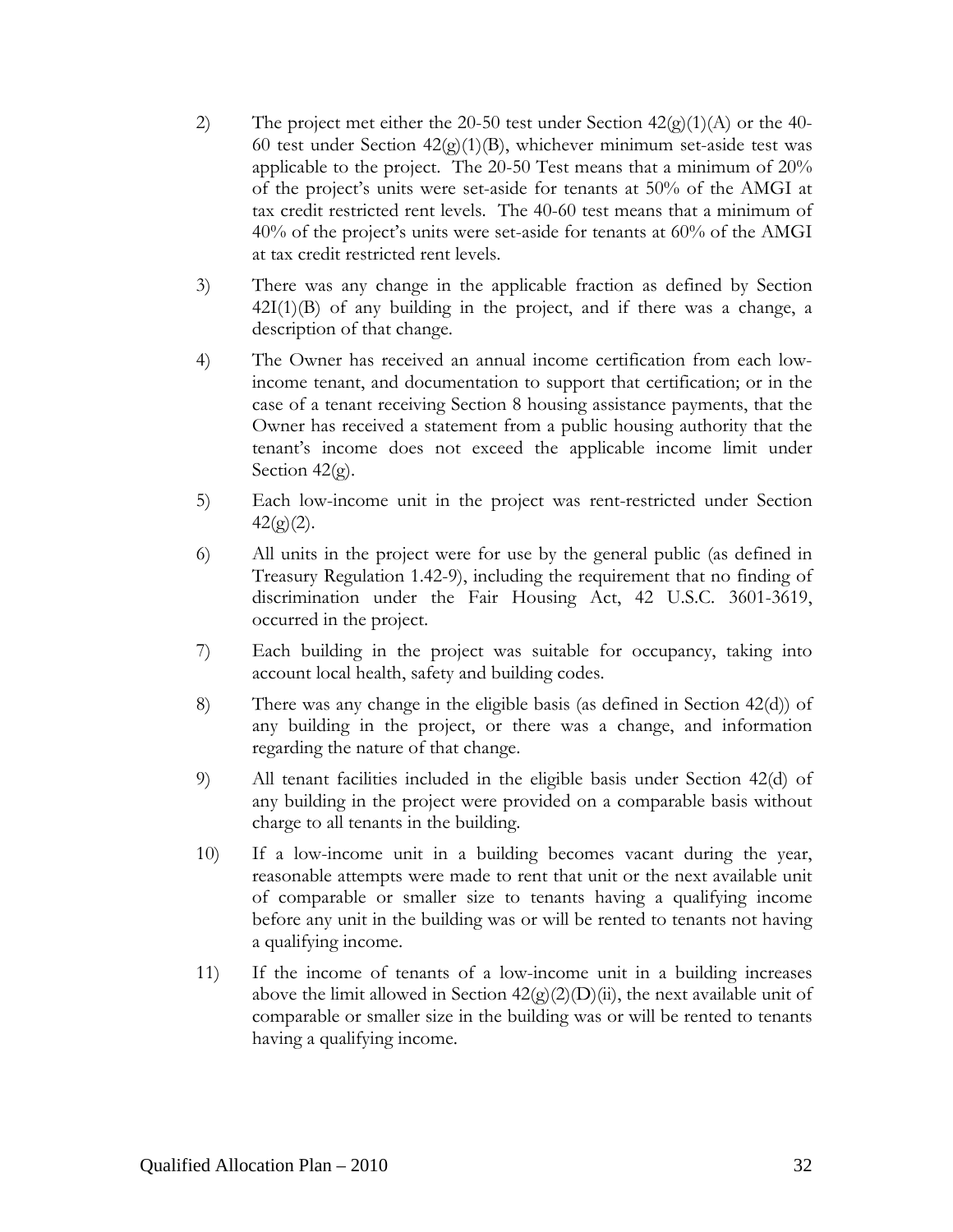- 12) An extended low-income housing commitment as described in Section 42(h)(6) was in effect (for buildings subject to Section 7108(c) of the Revenue Reconciliation Act of 1989).
- 13) All low-income units in the project were used on a non-transient basis except for permanent supportive housing for the homeless provided under Section  $42(I)(3)(B)(iii)$  or single room occupancy units rented on a month-to-month basis under Section  $42(I)(3)(B)(iv)$ .

First Year Certification: A copy of the IRS Form 8609, with Part II completed by the Owner, for the first year of the Compliance Period.

Additional Information as Required: The Owners of all low-income housing projects will also be required to submit to Rhode Island Housing information on tenant income, occupancy, and rent for each low-income unit, in the form and manner designated by Rhode Island Housing. Rhode Island Housing reserves the right to require Owners of all low-income projects to submit additional information as it deems necessary.

# **C. Records Review**

In accordance with Section 1.42-5(c)(2)(ii)(B), all projects will be reviewed by the end of the second calendar year following the year the last building in the project is placed in service. Rhode Island Housing will conduct an on-site records review of all tax credit projects each year. In each of the projects, the tenant records of at least 20% of the low-income units in conjunction with a physical inspection of the same tenant's unit will be examined. Rhode Island Housing may elect to audit any higher amount if it deems appropriate.

The records inspection will include an examination of the annual tenant income certification, the documentation the Owner has received to support that certification, and the rent record for each low-income tenant in at least 20% of the low-income units for the current year and the prior year and the initial certification.

Rhode Island Housing reserves the right to perform an on-site records review of any low-income housing project at least through the end of the compliance period and for any additional term as defined in the Rhode Island Housing Extended Use Compliance Monitoring Policy.

# **D. Inspection**

Rhode Island Housing will conduct annual physical inspections, as well as property management file audits, on all of the tax credit developments monitored by Rhode Island Housing. Rhode Island Housing will select the low-income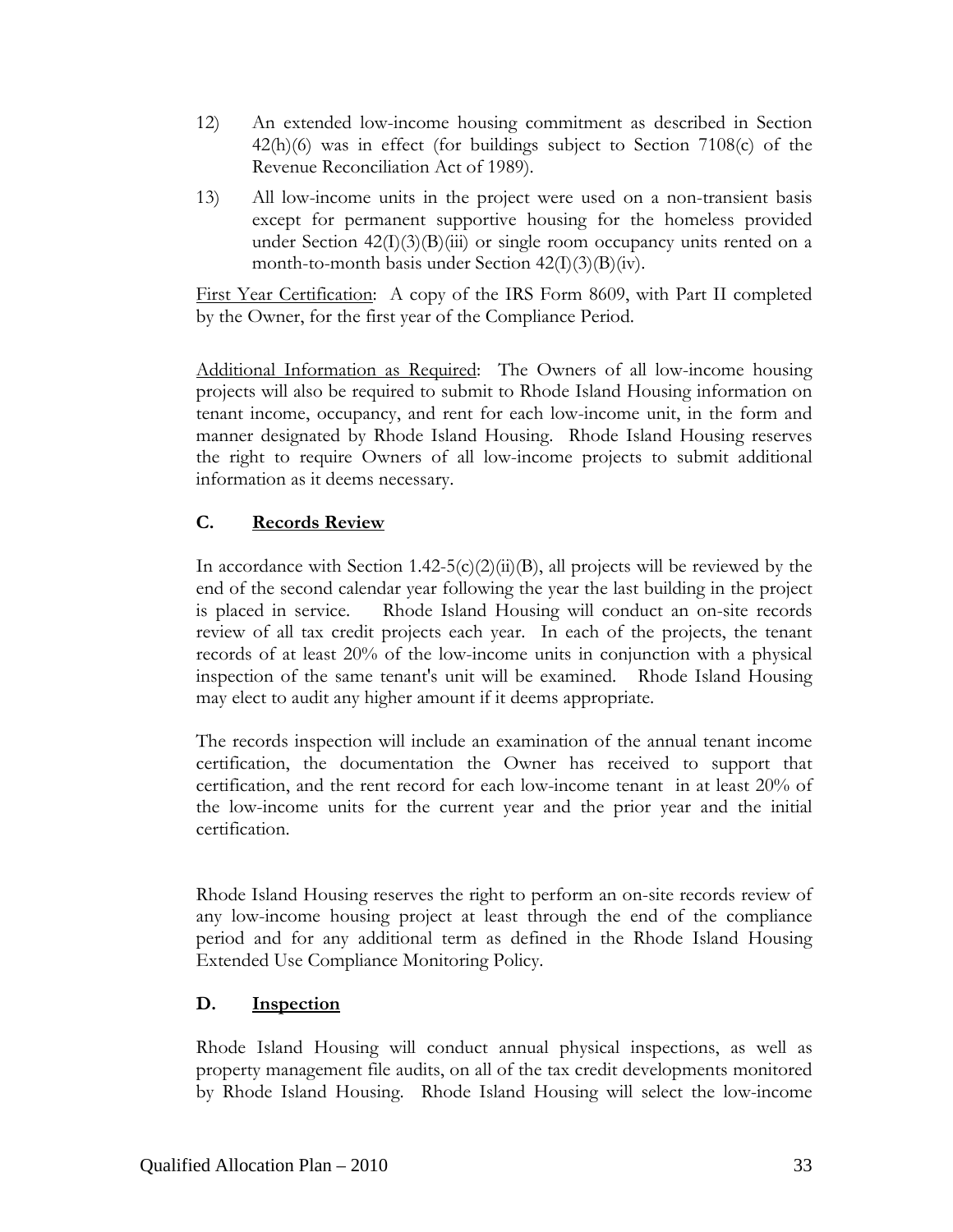units to be inspected in each development to correspond to the tenant file records reviewed. The minimum number of units to be inspected will be the greater of 20% of the project's low-income units in each building or 3 lowincome units.

Inspections of building and low-income units will be made in accordance with Uniform Physical Condition Standards (UPCS).

Rhode Island Housing retains the right to perform an on-site inspection of any low-income housing project at least through the end of the compliance period and for an additional term as defined in the Rhode Island Housing Extended Use Compliance Monitoring Policy.

# **E. Notification of Non-Compliance**

The IRS recently issued the Guide for Completing Form 8823 Low-Income Housing Credit Agencies Report of Noncompliance or Building Disposition (the "Guide"). The scope of the Guide is limited to guidelines for preparing Form 8823 for submission to the IRS. Taxpayers are responsible for evaluating the tax consequences of noncompliance with IRC Section 42. The Guide is available on the IRS website at [www.irs.gov.](http://www.irs.gov/)

Rhode Island Housing will look to the Guide in evaluating compliance with RIC Section 42 and in determining whether a notice of noncompliance should be issued. As outlined in Section 42(m)(1)(B)(iii), Rhode Island Housing or its agent has the responsibility to notify the IRS of non-compliance with the low-income housing tax credit provisions by completing Form 8823 "Low-Income Housing Credit Agency Report of Non-Compliance." In the event that Rhode Island Housing or its agent learns of an event of non-compliance, it will send a letter to the project's Owner describing the condition and, where appropriate, recommending actions to correct the problem. The agency shall retain records of non-compliance or failure to certify in accordance with Treasury Regulations.

The Owner of the low-income housing project shall have 30 days from the date of the notice to correct and supply proof that the noncompliance has been corrected (e.g. copies of income certifications/lease/rent rebate, etc.).

If Rhode Island Housing determines that the clarification from the Owner on the noncompliance issue establishes that the Owner was always in compliance, then no Form 8823 is issued and the Owner is notified within five (5) business days.

If Rhode Island Housing determines that there was noncompliance and the issue is now remedied, then Form 8823 will be filed with the IRS and the Owner will be notified no later than 45 days after the end of the time allowed to the Owner to take remedial action.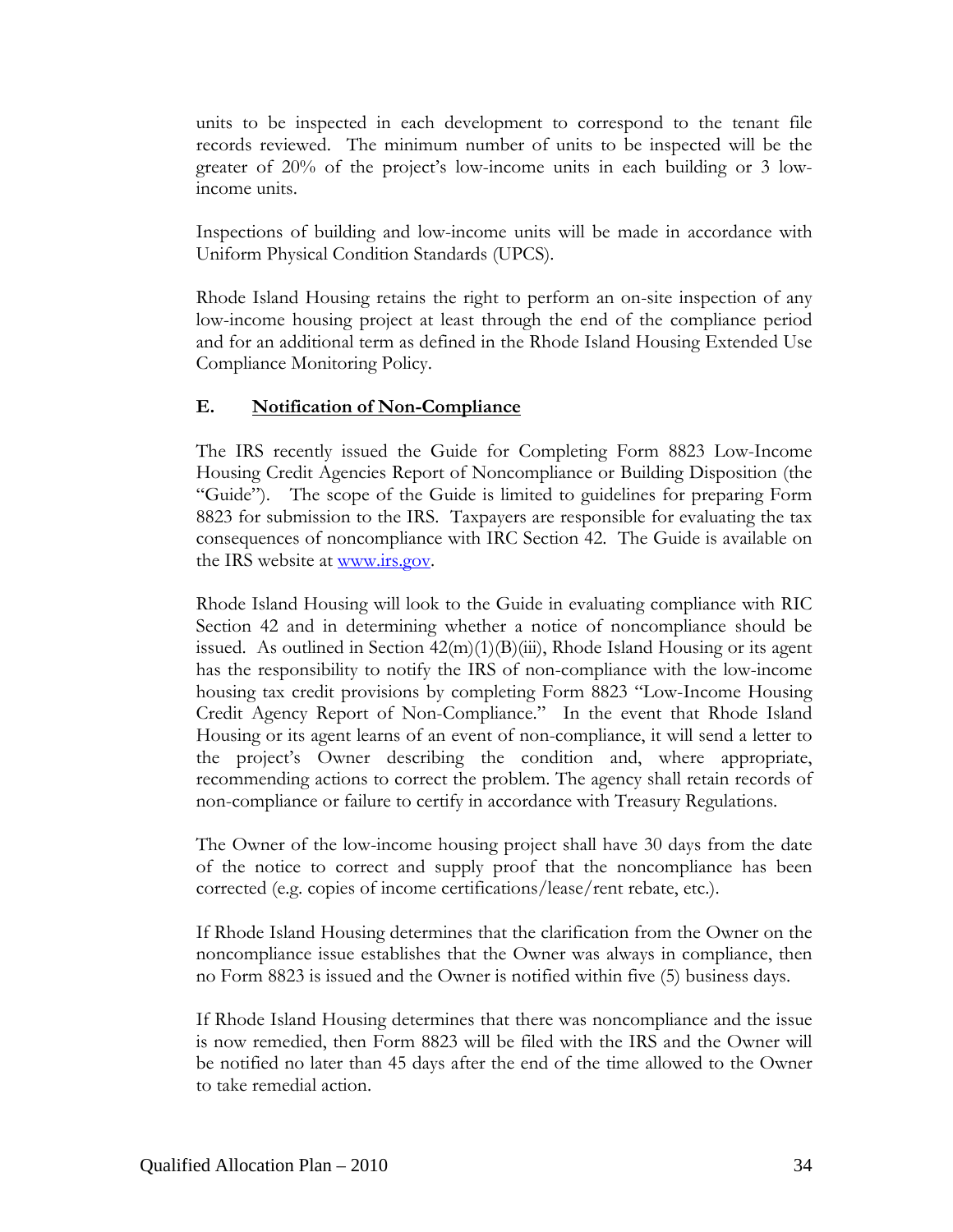The correction period may be extended in the sole discretion of Rhode Island Housing for up to an additional 60 days upon the written appeal of the Owner (received on or before the expiration of the 30 day period) requesting such an extension, if the agency determines that the Owner is making a good faith effort to provide the missing information and/or bring the project into compliance with the provisions of Section 42 of the Code.

Rhode Island Housing may thereafter extend the correction period for up to six months, but only if Rhode Island Housing determines in its discretion that there is a good cause for granting the extension. In the event of non-compliance during the extended use period, Rhode Island Housing will provide the owner a period of sixty (60) days to correct an event of non-compliance of the Rhode Island Housing Extended Use Compliance Monitoring Policy.

# **F. Liability of the Owner**

Compliance with the requirements of Section 42 is the responsibility of the Owner of the building for which the credit is allowable. Rhode Island Housing's obligation to monitor for compliance with the requirements of Section 42 does not make it responsible for the Owner's noncompliance.

# **G. Annual Compliance Training**

The Owner must certify that the Management Agent or a member of the on-site staff attends training for compliance in managing a tax credit project at least once annually. Certifications of training must be submitted to Rhode Island Housing by June 20<sup>th</sup> of each year.

# **VIII. EVENTS OF RECAPTURE**

A full recapture of credits occurs if the building fails to meet the minimum set-aside requirement. A partial recapture of credits occurs if the building's low-income occupancy percentage decreases, but not below the minimum set-aside level, and/or if eligible basis decreases. The potential effect of non-compliance is to increase taxes in the year of non-compliance based on all previous years that the credit was earned. The excess of the credit actually earned each year over the credits that would be allowed if the credits were claimed ratably over the fifteen-year compliance period (the accelerated portion of the credit) plus interest is recaptured. In this event, IRS Form 8611 "Recapture of Low-Income Housing Credit" must be filed by the project's Owner and retained for three years following the Compliance Period.

It is important to note that there are additional items that trigger recapture. Please refer to Section 42 of the Code and the Rhode Island Housing Tax Credit Compliance Manual for a more complete listing.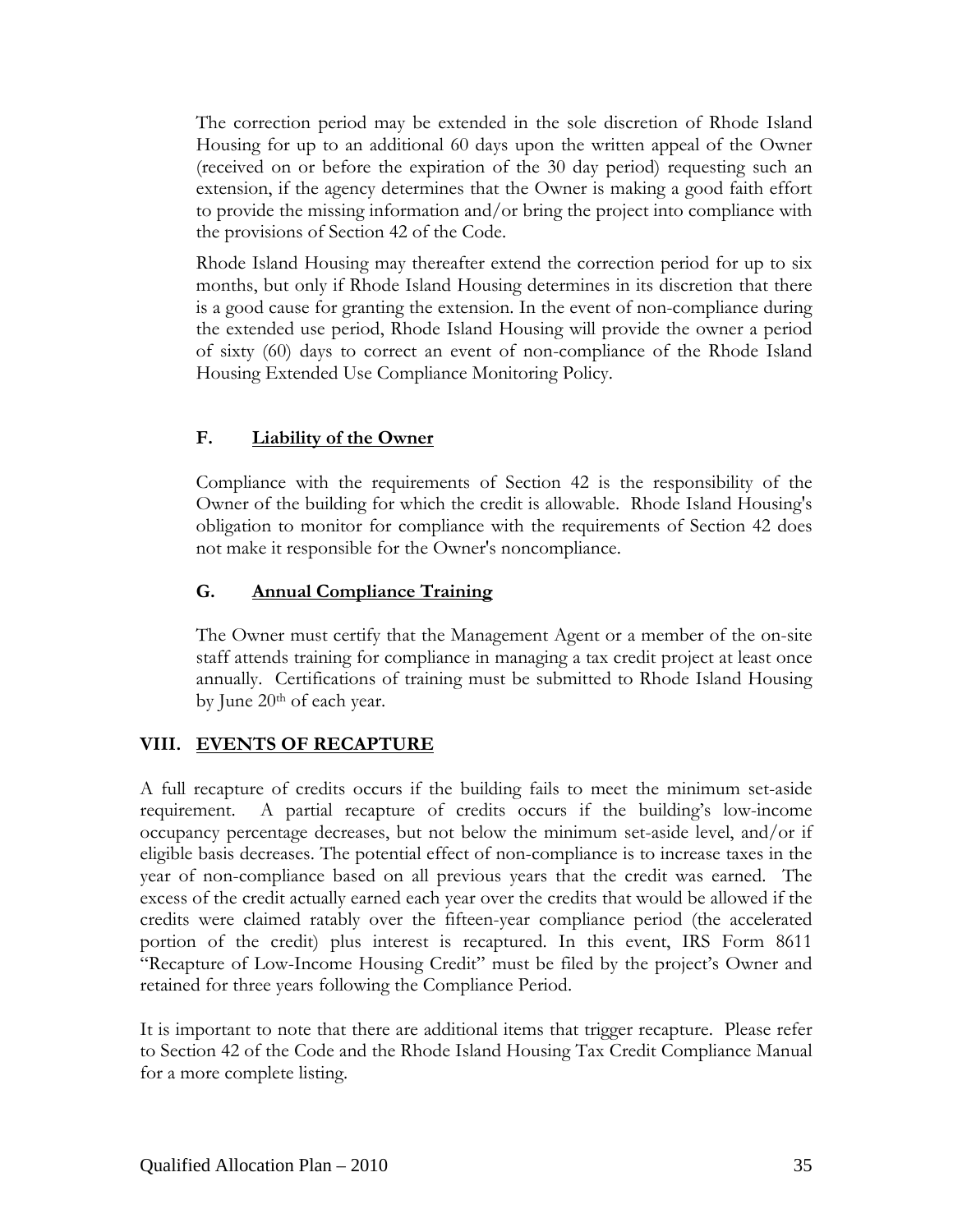# **IX. COMPLIANCE MONITORING FEES**

# **A. Compliance Monitoring Fees:**

In order to offset the cost of compliance monitoring, a low-income housing unit fee will be assessed to all tax credit developments per tax credit unit. This fee will be due and payable on July 1<sup>st</sup> at the beginning of the fiscal year for Rhode Island Housing. This fee will be reviewed on an annual basis and may be increased to cover administrative costs at Rhode Island Housing's discretion. In accordance with the Rhode Island Housing Extended Use Compliance Monitoring Policy, fees will be assessed as outlined above.

# **B. Compliance Manual Fee:**

Rhode Island Housing will provide all low-income housing project Owners who have received an allocation of tax credits with a copy of the Housing Tax Credit Compliance Manual for a fee; otherwise it will be available on our website at www.rhodeislandhousing.org under the link, Property Management then Publications & Forms, click on 'register now' if you need to sign in. The Compliance Manual will also be available in the Developers Handbook.

# **X. MODIFICATION OF THE ALLOCATION PLAN**

Without limiting the generality of Rhode Island Housing's power and authority to administer the allocation of housing tax credits according to federal law, regulations, and this Allocation Plan, Rhode Island Housing shall make such determinations and decisions, publish administrative guidelines and rules, require the use of such forms, establish such procedures and otherwise administer allocations of tax credits in such manner as may be, in Rhode Island Housing's determination, necessary, desirable, or incident to its responsibilities as the administrator of the Housing Tax Credit Program. The Governor recognizes and acknowledges that Rhode Island Housing may encounter situations which have not been foreseen or provided for in the Allocation Plan and expressly delegates to Rhode Island Housing the authority to amend the Allocation Plan subject to fulfillment of the requirements of the Administrative Procedures Act and any other requirements imposed by law. The Governor further recognizes and acknowledges that Rhode Island Housing will administer allocations of tax credits in all situations and circumstances, including, without limiting the generality of the foregoing, the power and authority to control and establish procedures for controlling any misuse or abuses of the tax credit allocation system and the power and authority to resolve conflicts, inconsistencies or ambiguities, if any, in this Allocation Plan or which may arise in administering the Housing Tax Credit Program. The Governor further expressly delegates to Rhode Island Housing the ability to amend this Allocation Plan to ensure compliance with federal law and regulations as such federal law may be amended and as federal regulations are promulgated governing tax credits.